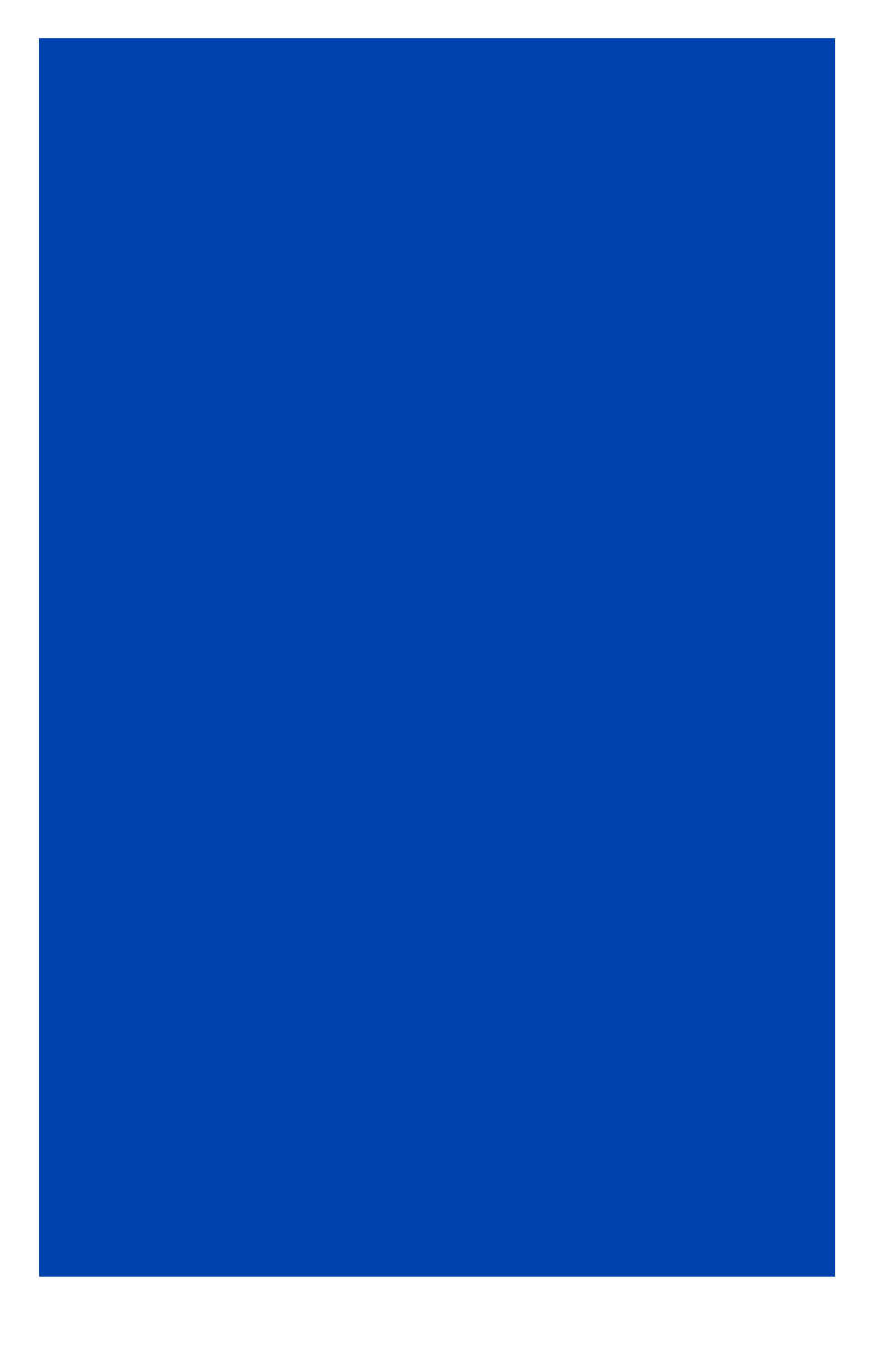# Table of Contents

| How does the prostate change as you get older?3 |  |
|-------------------------------------------------|--|
| What prostate changes should you be aware of?4  |  |
|                                                 |  |
|                                                 |  |
|                                                 |  |
|                                                 |  |
|                                                 |  |
|                                                 |  |
|                                                 |  |
|                                                 |  |
|                                                 |  |
|                                                 |  |
|                                                 |  |
|                                                 |  |
|                                                 |  |
|                                                 |  |
|                                                 |  |
|                                                 |  |
|                                                 |  |
|                                                 |  |
|                                                 |  |
|                                                 |  |
|                                                 |  |
|                                                 |  |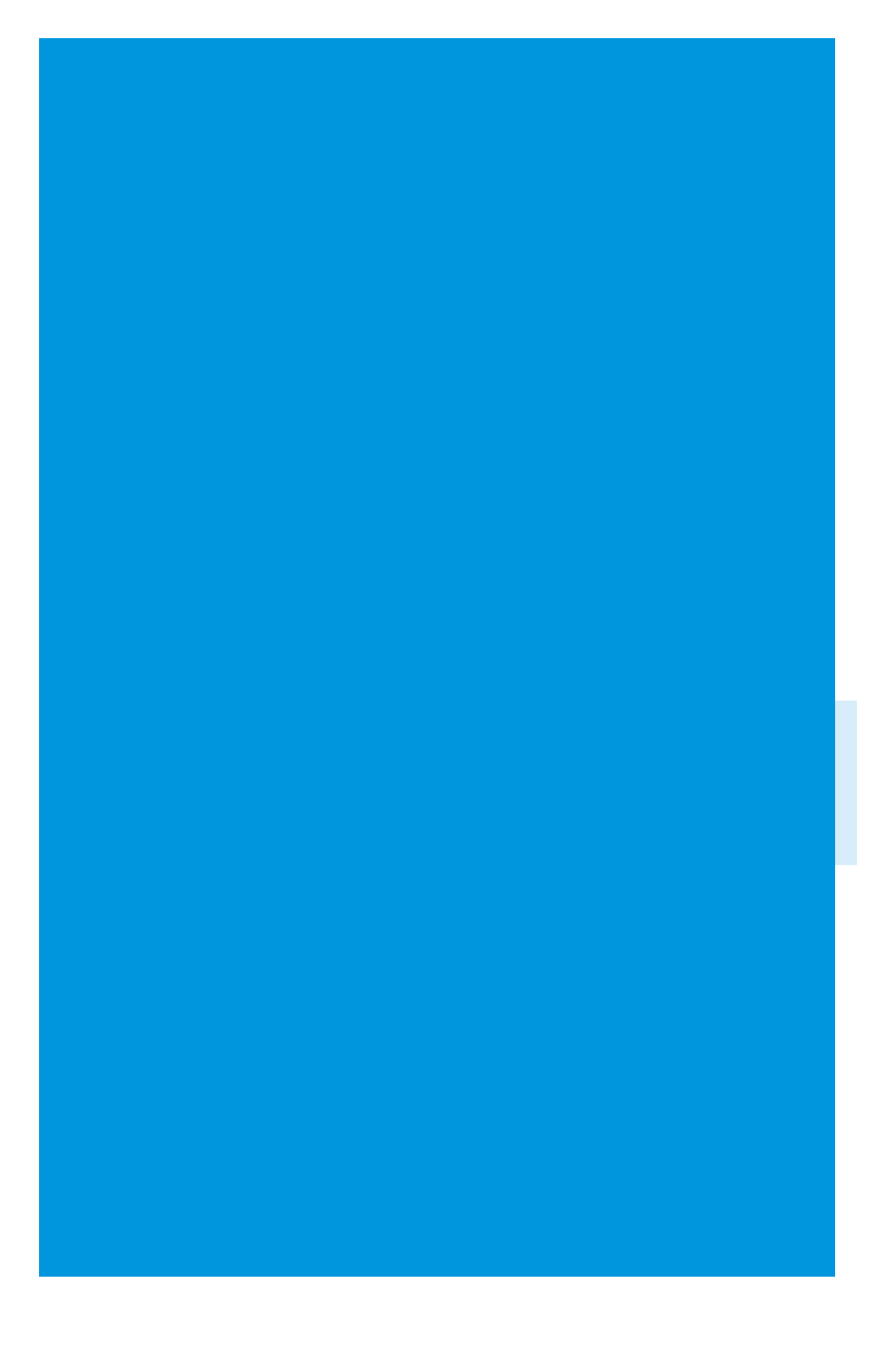# **Introduction to the Prostate**

You may be reading this booklet because you are having prostate problems. The booklet can help answer your questions about prostate changes, such as:

- **I** What are common prostate changes?
- I How are these changes treated?
- **I** What do I need to know about testing for prostate changes, including cancer?

This booklet can give you basic information about common prostate changes. If you are making decisions about **prostate cancer** treatment, there are other resources available. See the "For More Information" section on page 29.

**Important words are in bold, and their meanings are listed in the "Words to Know" section on page 31.**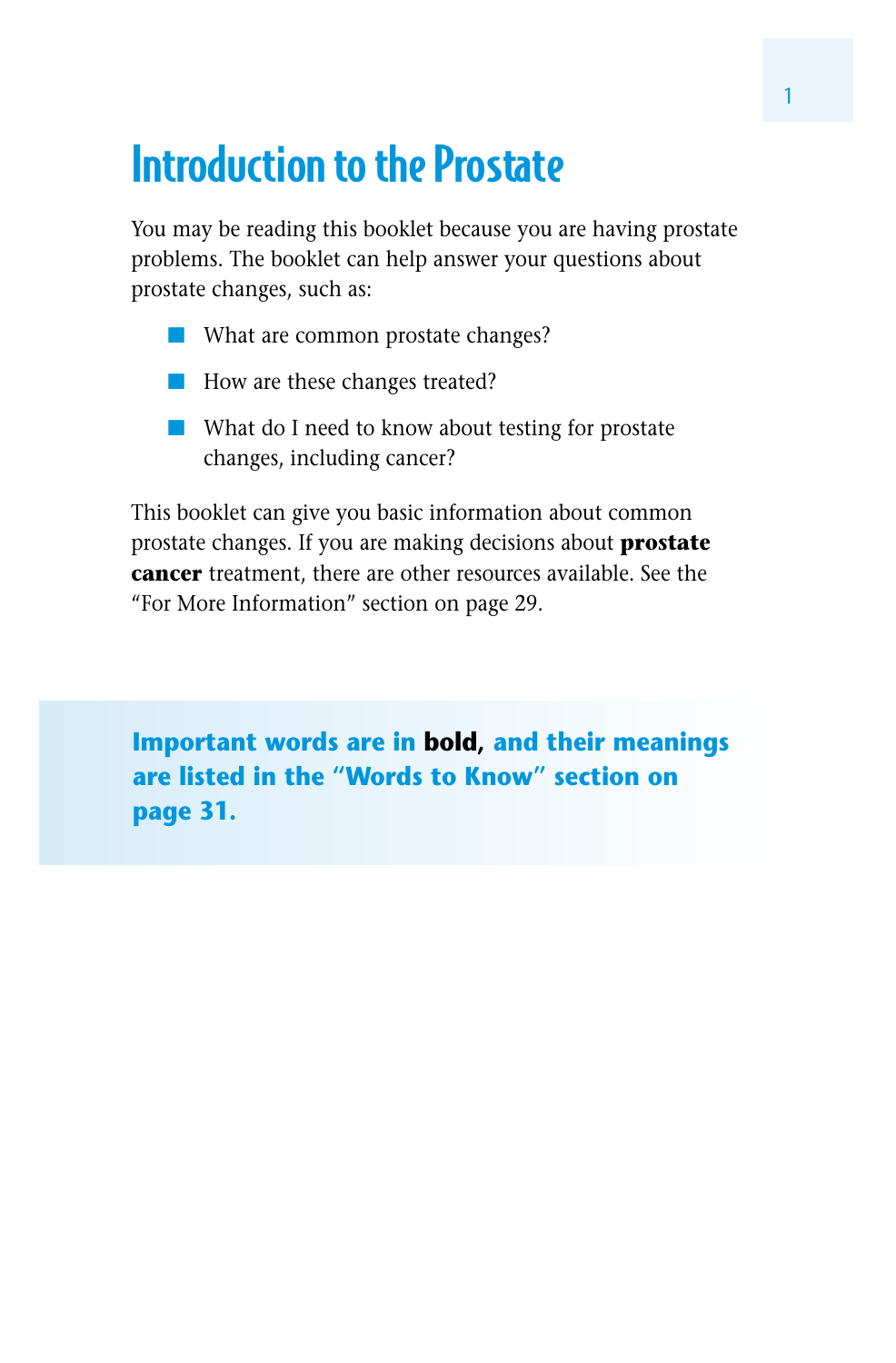# **What is the prostate?**

The **prostate** is a small gland in men. It is part of the male **reproductive system**.

The prostate is about the size and shape of a walnut. It sits low in the **pelvis**, below the **bladder** and just in front of the **rectum**. The prostate helps make **semen**, the milky fluid that carries **sperm** from the **testicles** through the **penis** when a man **ejaculates**.

The prostate surrounds part of the **urethra**, a tube that carries **urine** out of the bladder and through the penis.

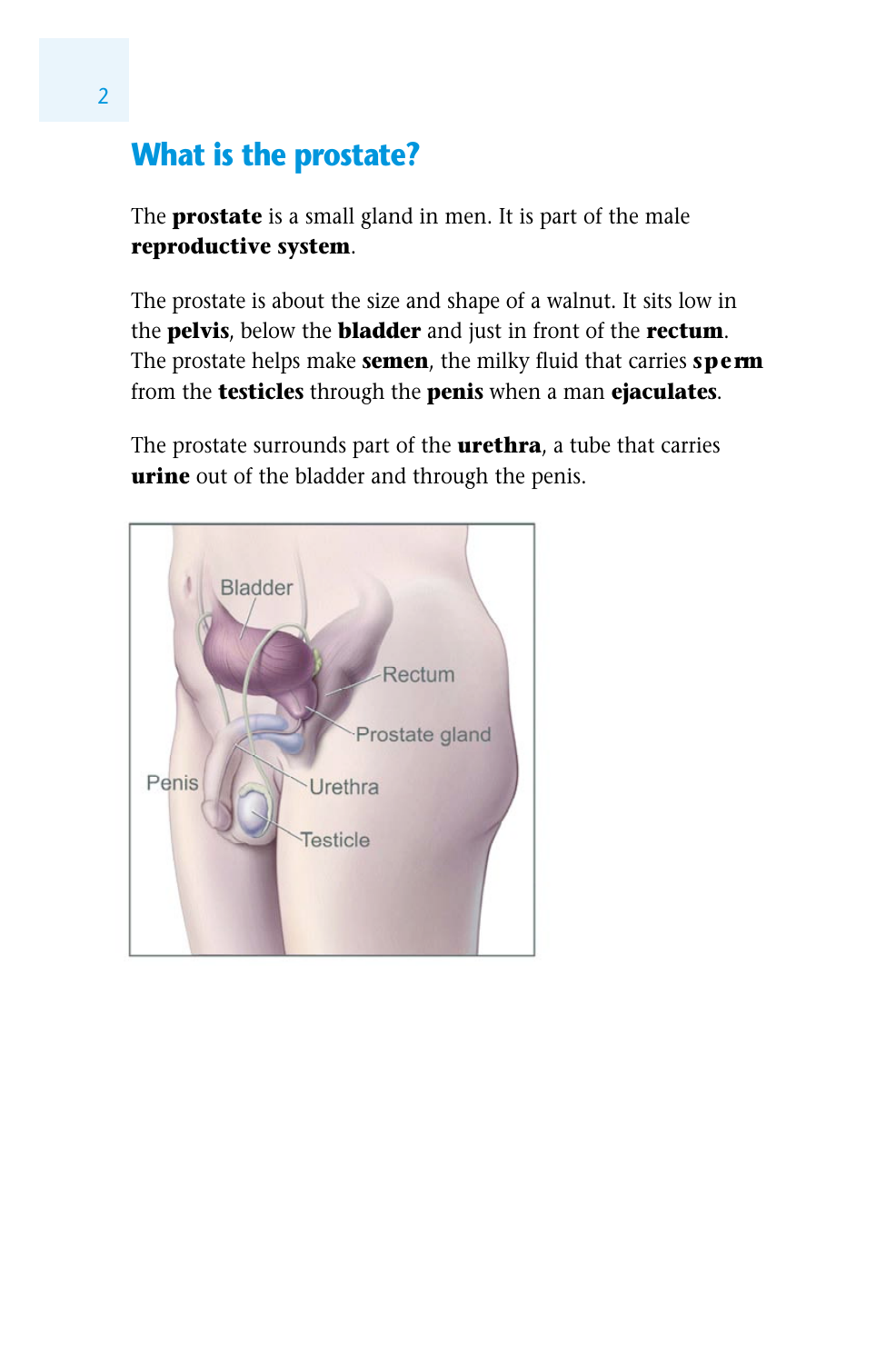# **How does the prostate change as you get older?**

Because the prostate gland tends to grow larger with age, it may squeeze the urethra and cause problems in passing urine. Sometimes men in their 30s and 40s may begin to have these urinary **symptoms** and need medical attention. For others, symptoms aren't noticed until much later in life. An **infection** or a **tumor** can also make the prostate larger. Be sure to tell your doctor if you have any of the **urinary** symptoms listed below.

# **Tell your doctor if you have these urinary symptoms:**

- $\blacksquare$  Are passing urine more during the day
- Have an urgent need to pass urine
- $\blacksquare$  Have less urine flow
- $\blacksquare$  Feel burning when you pass urine
- $\blacksquare$  Need to get up many times during the night to pass urine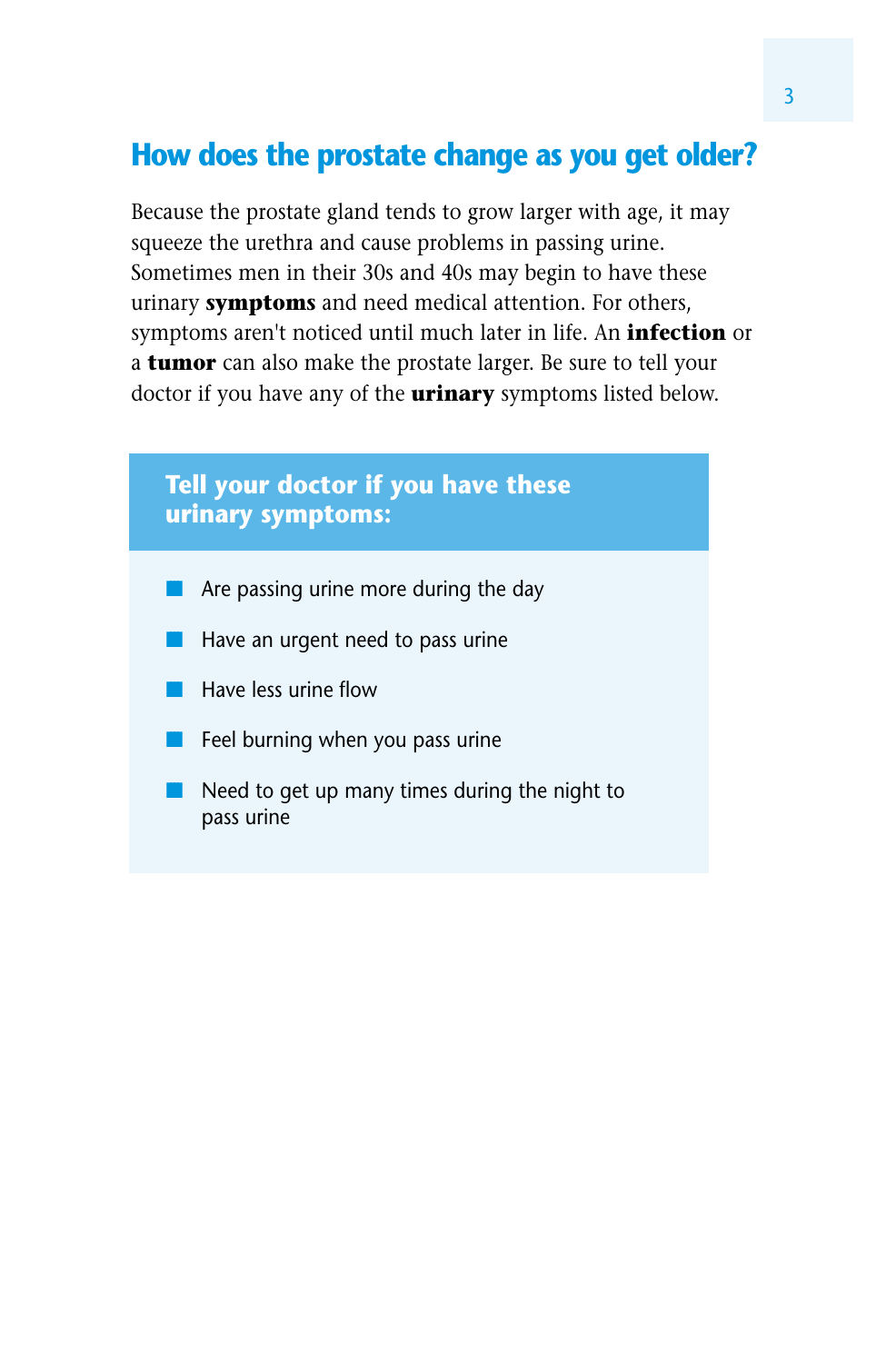# **What prostate changes should you be aware of?**

Growing older raises your risk of prostate problems. The three most common prostate problems are:

- **I** Inflammation (**prostatitis**)
- **I** Enlarged prostate (BPH, or **benign prostatic hyperplasia**)
- **I** Prostate cancer

One change does not lead to another. For example, having prostatitis or an enlarged prostate does not increase your risk of prostate cancer. It is also possible for you to have more than one condition at the same time.

**Most prostate changes are not cancer.**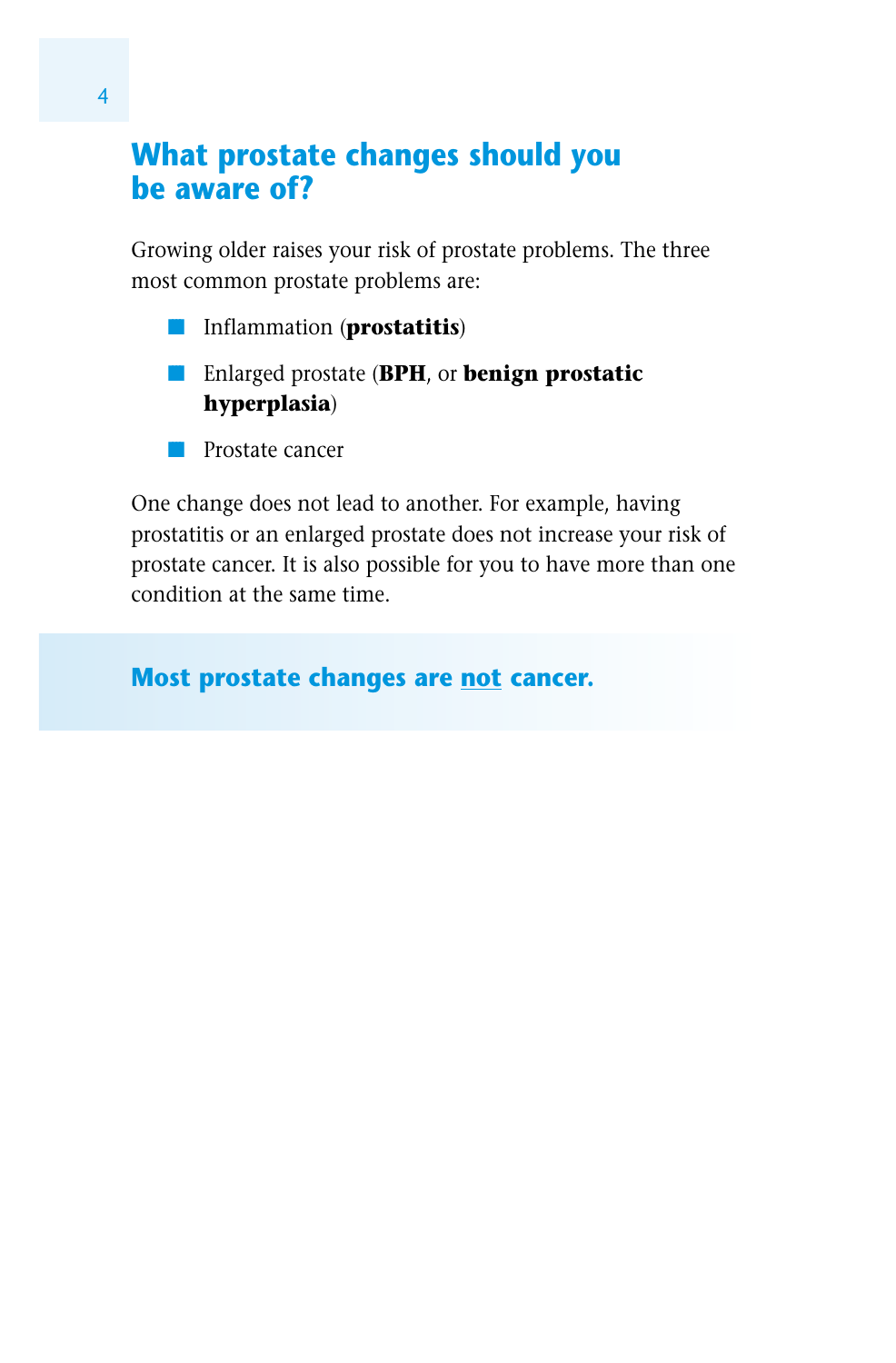# **Prostate Chang es That Are Not Cancer**

# **What is prostatitis and how is it treated?**

Prostatitis is an **inflammation** of the prostate gland that may result from a bacterial infection. It affects at least half of all men at some time during their lives. Having this condition does not increase your risk of any other prostate disease.

# **Prostatitis Symptoms**

- Trouble passing urine
- A burning or stinging feeling or pain when passing urine
- Strong, frequent urge to pass urine, even when there is only a small amount of urine
- $\blacksquare$  Chills and high fever
- $\blacksquare$  Low back pain or body aches
- **I** Pain low in the belly, in the groin, or behind the scrotum
- **Rectal** pressure or pain
- **I** Urethral **discharge** with bowel movements
- **I Genital** and rectal throbbing
- $\blacksquare$  Sexual problems and loss of sex drive
- **I** Painful **ejaculation** (sexual climax)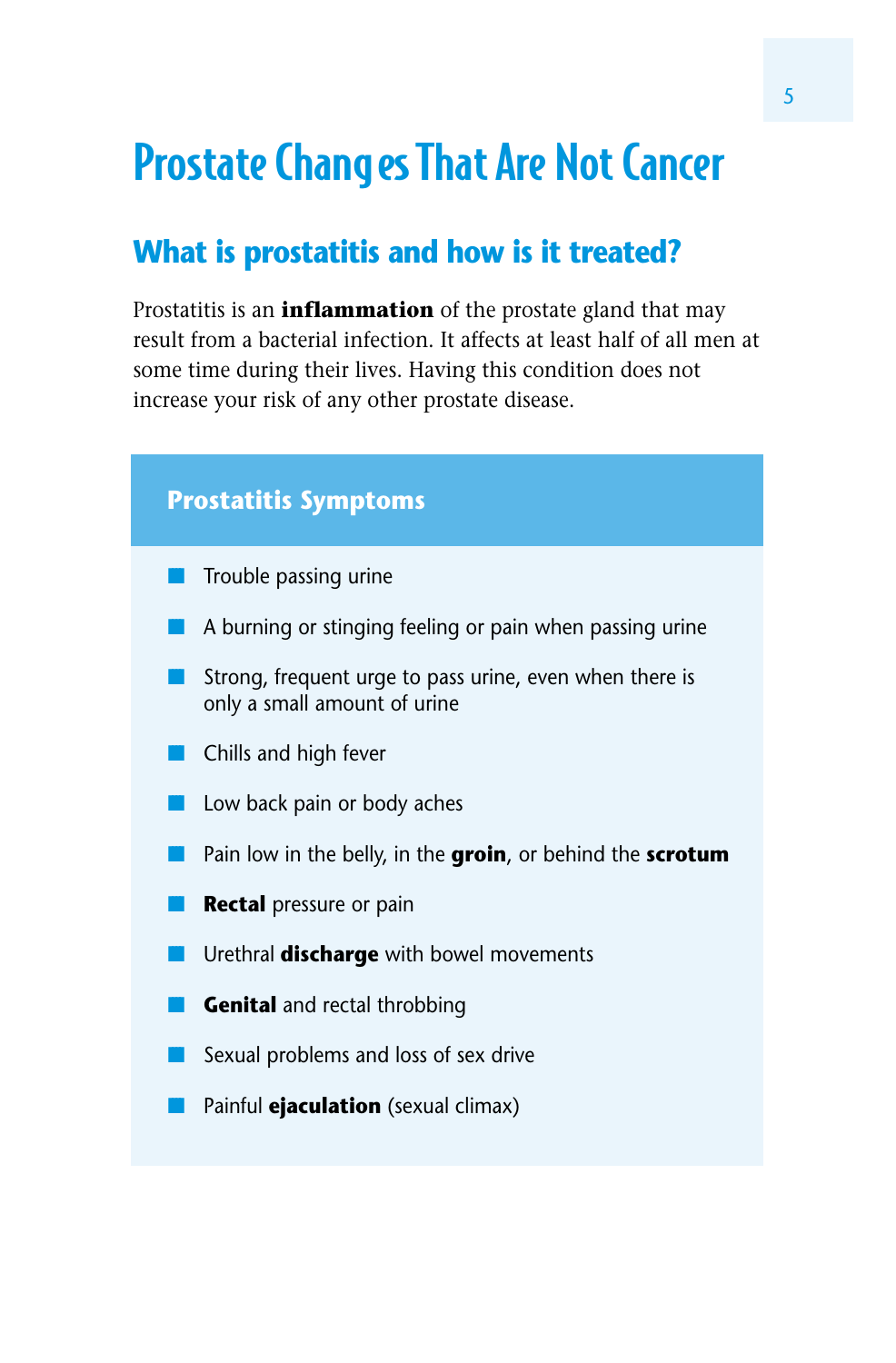Several tests, such as DRE and a urine test, can be done to see if you have prostatitis. Correct diagnosis of your exact type of prostatitis is key to getting the best treatment. Even if you have no symptoms you should follow your doctor's advice to complete treatment.

# **There are four types of prostatitis:**

### $\blacksquare$  Acute bacterial prostatitis

This type is caused by a **bacterial** infection and comes on suddenly (**acute**). Symptoms include severe chills and fever. There is often blood in the urine. Your PSA level (see "**PSA test**" on page 24) may be higher than normal. You must go to the doctor's office or emergency room for treatment. It's the least common of the four types, yet it's the easiest to diagnose and treat.

**Treatment:** Most cases can be cured with a high dose of **antibiotics**, taken for 7 to 14 days, and then lower doses for several weeks. You may also need drugs to help with pain or discomfort. If your PSA level was high, it will likely return to normal once the infection is cleared up.

## $\blacksquare$  Chronic bacterial prostatitis

Also caused by bacteria, this type of prostatitis doesn't come on suddenly, but it can be bothersome. The only symptom you may have is bladder infections that keep coming back. The cause may be a defect in the prostate that lets bacteria collect in the **urinary tract**.

**Treatment:** Antibiotic treatment over a longer period of time is best for this type. Treatment lasts from 4 to 12 weeks. This type of treatment clears up about 60 percent of cases. Long-term, low-dose antibiotics may help relieve symptoms in cases that won't clear up.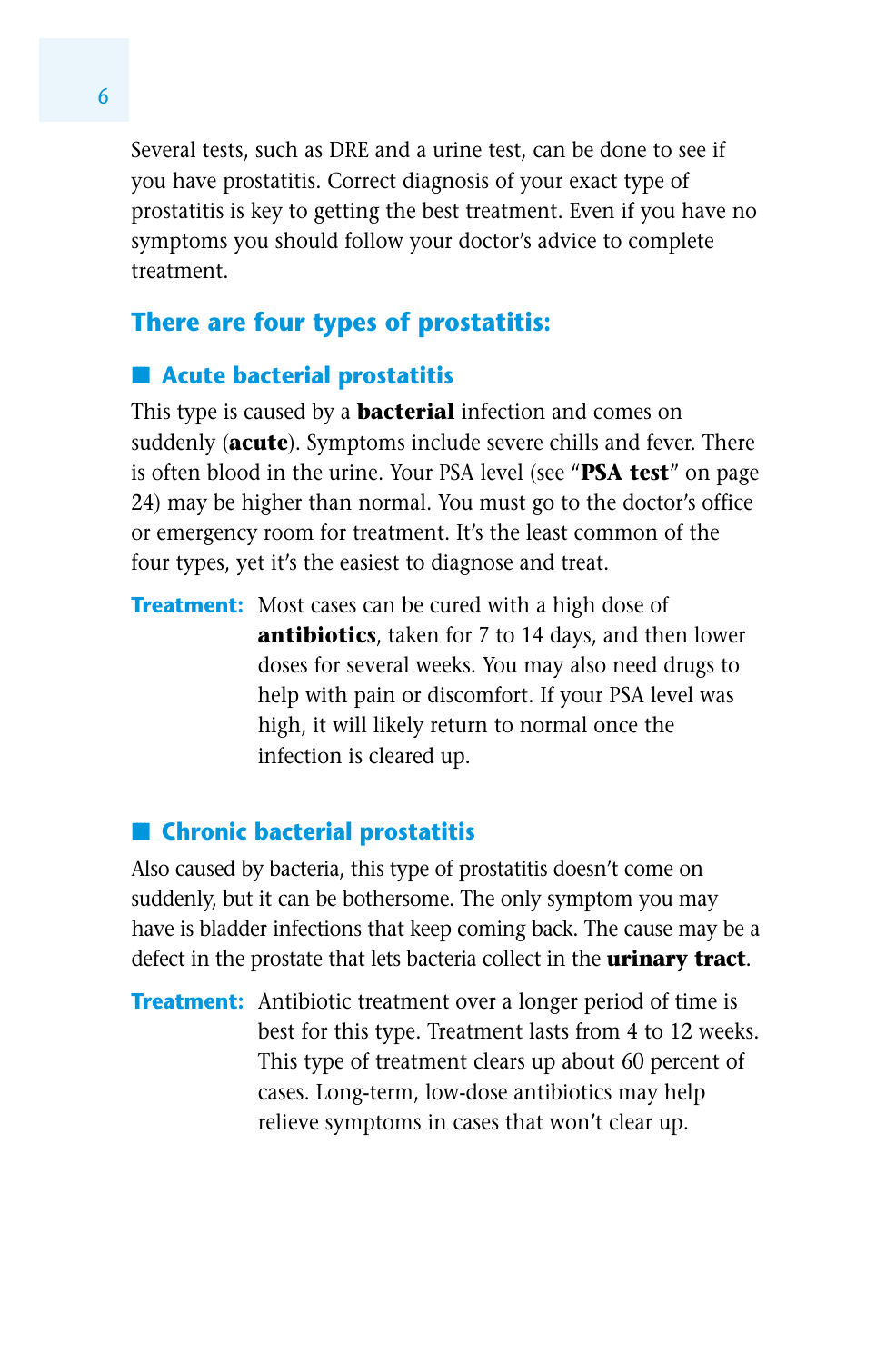# $\blacksquare$  **Chronic prostatitis/chronic pelvic pain syndrome**

This disorder is the most common but least understood type of prostatitis. Found in men of any age from late teens to the elderly, its symptoms can come and go without warning. There can be pain or discomfort in the groin or bladder area. Infection-fighting cells are often present, even though no bacteria can be found.

**Treatment:** There are several different treatments for this problem, based on your symptoms. These include anti-inflammatory medications and other pain control treatments, such as warm baths. Other medicines, such as **alpha-blockers**, may also be given. Alpha-blockers relax muscle **tissue** in the prostate to make passing urine easier. Some men are treated with antibiotics in case the symptoms are caused by an undetected infection.

### $\blacksquare$  Asymptomatic inflammatory prostatitis

You don't have symptoms with this condition. It is often found when you are undergoing tests for other conditions, such as to determine the cause of infertility or to look for prostate cancer. If you have this form of prostatitis, your PSA test (see "PSA test" on page 24) may show a higher number than normal.

**Treatment:** Men with this condition are usually not treated, but a repeat PSA test will usually be done if the PSA number is high.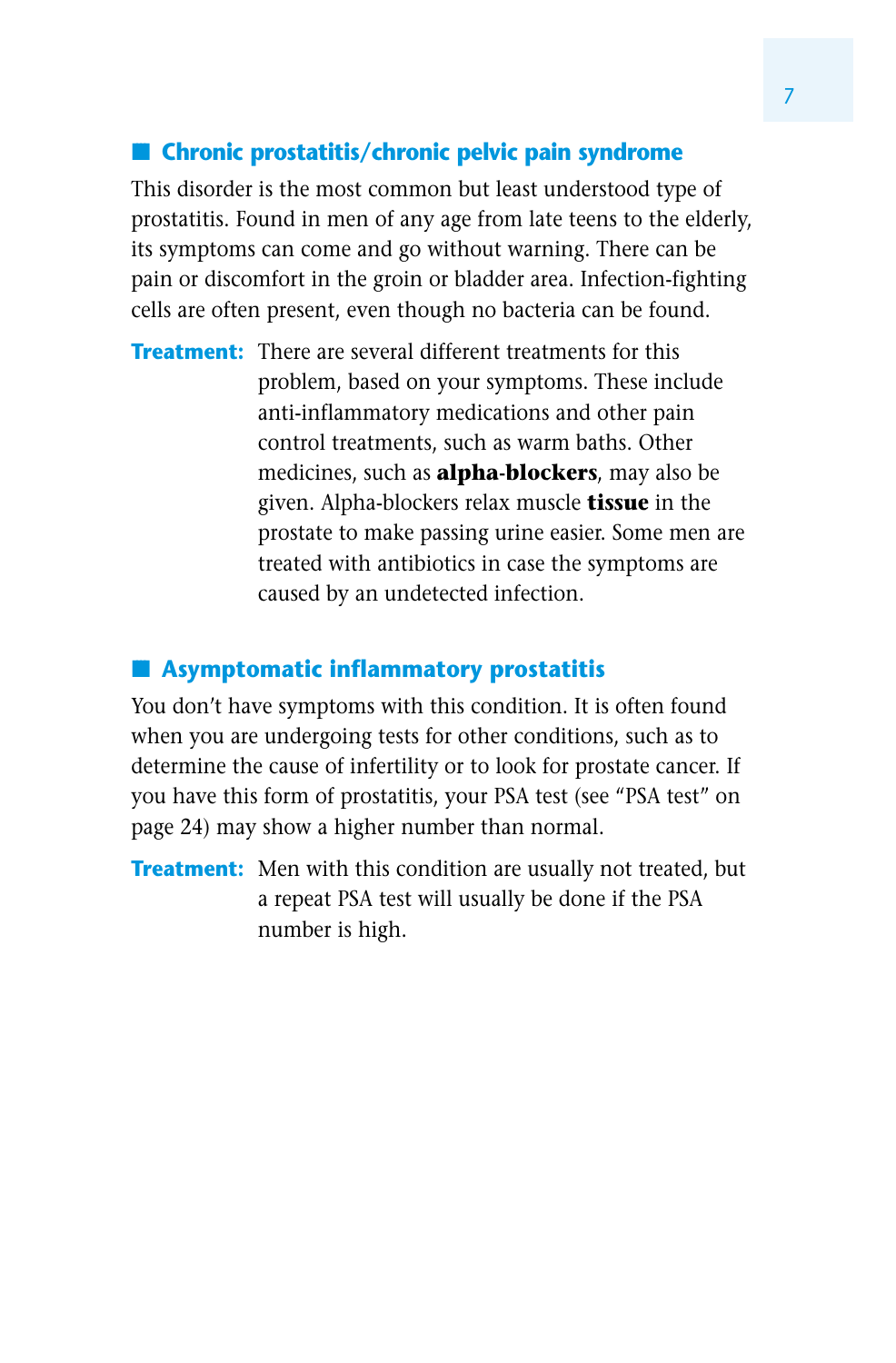

*"Changes happen so slowly that you don't even realize they're happening."*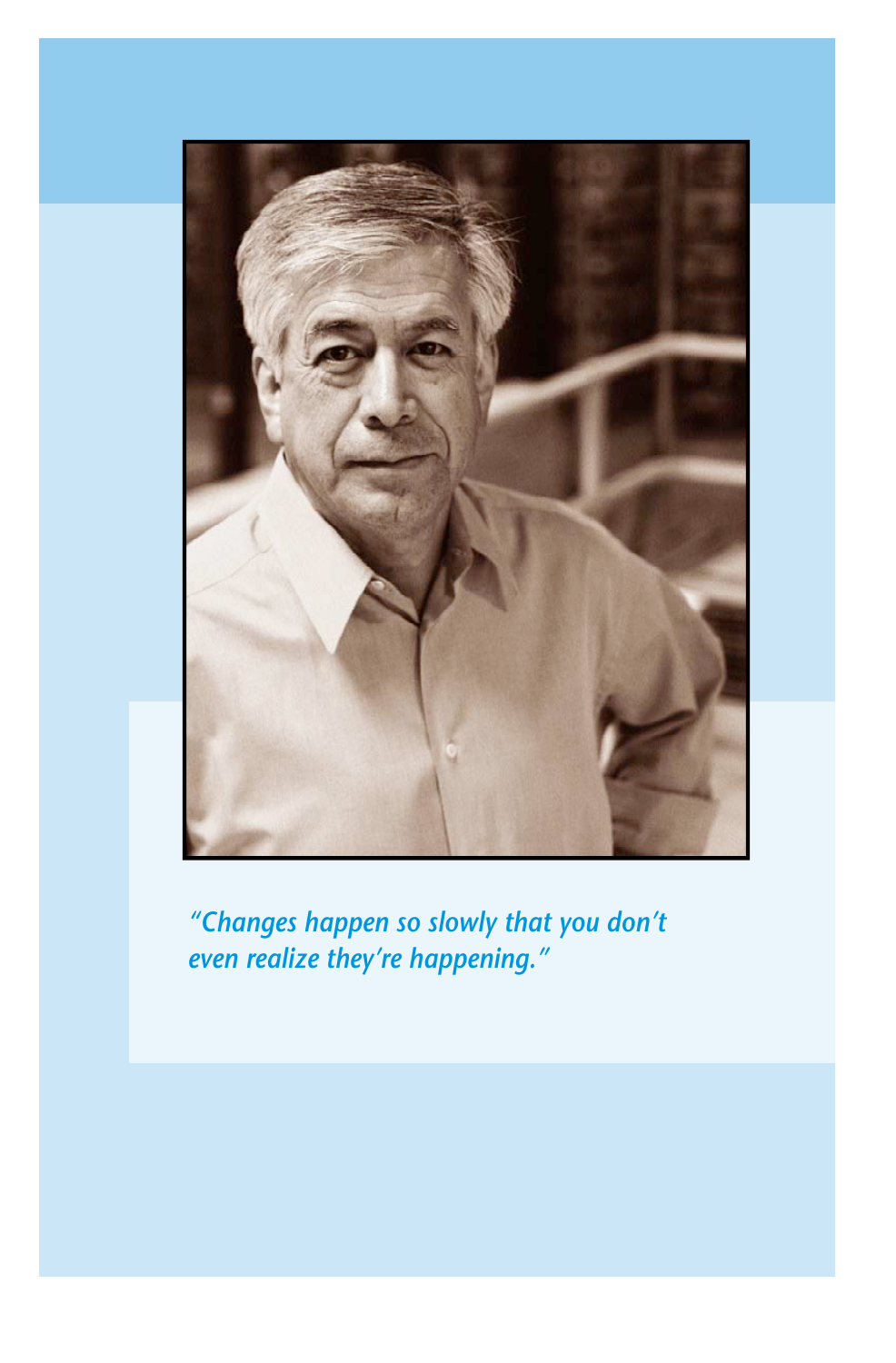# **What is enlarged prostate or BPH?**

BPH stands for benign prostatic hyperplasia.

**Benign** means "not cancer," and **hyperplasia** means abnormal cell growth. The result is that the prostate becomes enlarged. BPH is not linked to cancer and does not increase your risk of getting prostate cancer—yet the symptoms for BPH and prostate cancer can be similar.

# **BPH Symptoms**

### **BPH symptoms usually start after the age of 50. They can include:**

- **I** Trouble starting a urine stream or making more than a dribble
- **I** Passing urine often, especially at night
- $\blacksquare$  Feeling that the bladder has not fully emptied
- $\blacksquare$  A strong or sudden urge to pass urine
- I Weak or slow urine stream
- **I** Stopping and starting again several times while passing urine
- **I** Pushing or straining to begin passing urine

### **At its worst, BPH can lead to:**

- A weak bladder
- **I** Backflow of urine, causing bladder or **kidney** infections
- $\blacksquare$  Complete block in the flow of urine
- $\blacksquare$  Kidney failure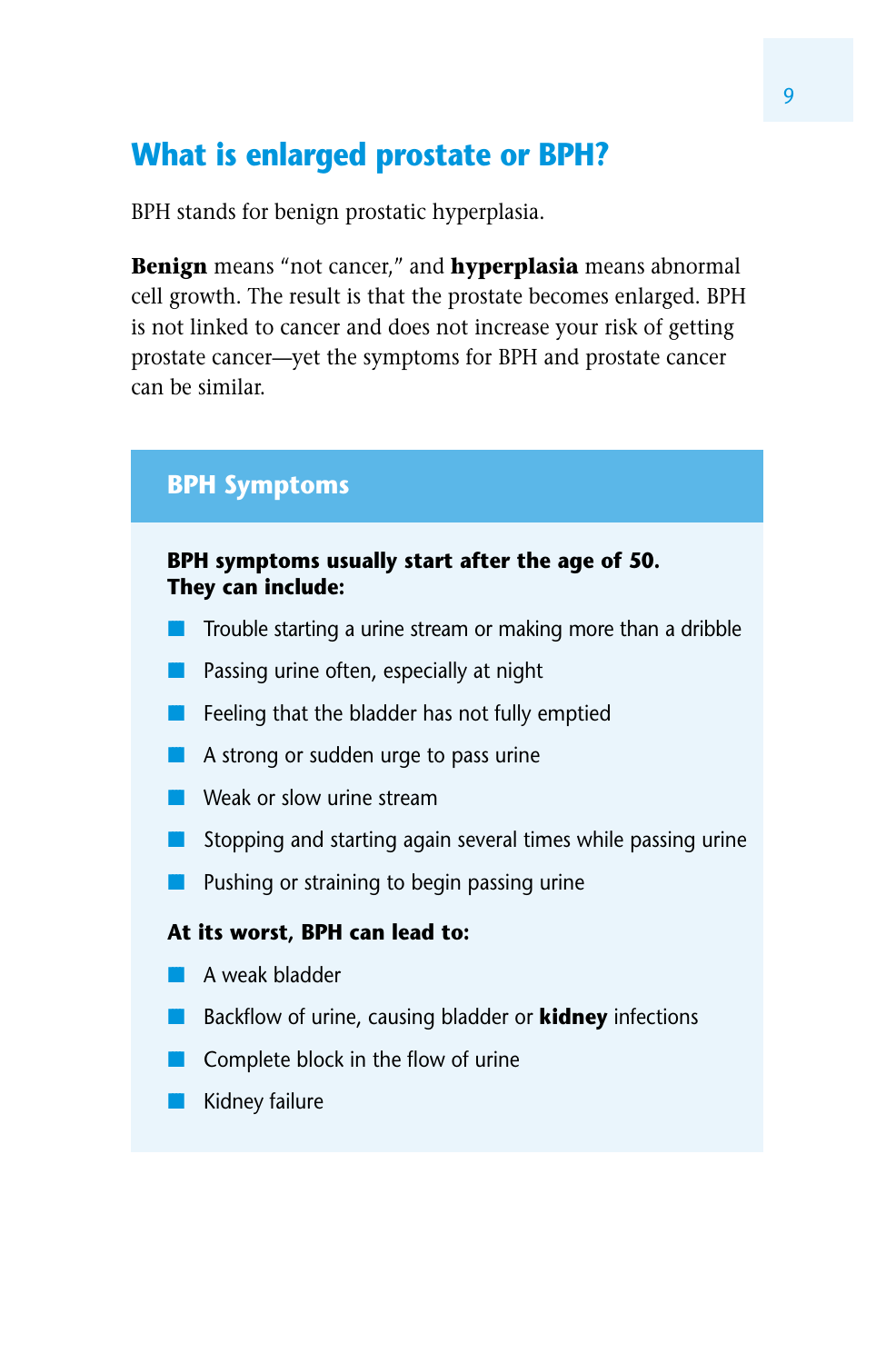BPH affects most men as they get older. It can lead to urinary problems like those with prostatitis. BPH rarely causes symptoms before age 40, but more than half of men in their 60s and most men in their 70s and 80s will have signs of BPH.

The prostate gland is about the size of a walnut when a man is in his 20s. By the time he is 40, it may have grown slightly larger, to the size of an apricot. By age 60, it may be the size of a lemon.

The enlarged prostate can press against the bladder and the urethra. This can slow down or block urine flow. Some men might find it hard to start a urine stream, even though they feel the need to go. Once the urine stream has started, it may be hard to stop. Other men may feel like they need to pass urine all the time, or they are awakened during sleep with the sudden need to pass urine.

Early BPH symptoms take many years to turn into bothersome problems. These early symptoms are a cue to see your doctor.



*Urine flow in a normal (left) and enlarged (right) prostate. In diagram on the left, urine flows freely. On the right, urine flow is affected because the enlarged prostate is pressing on the bladder and urethra.*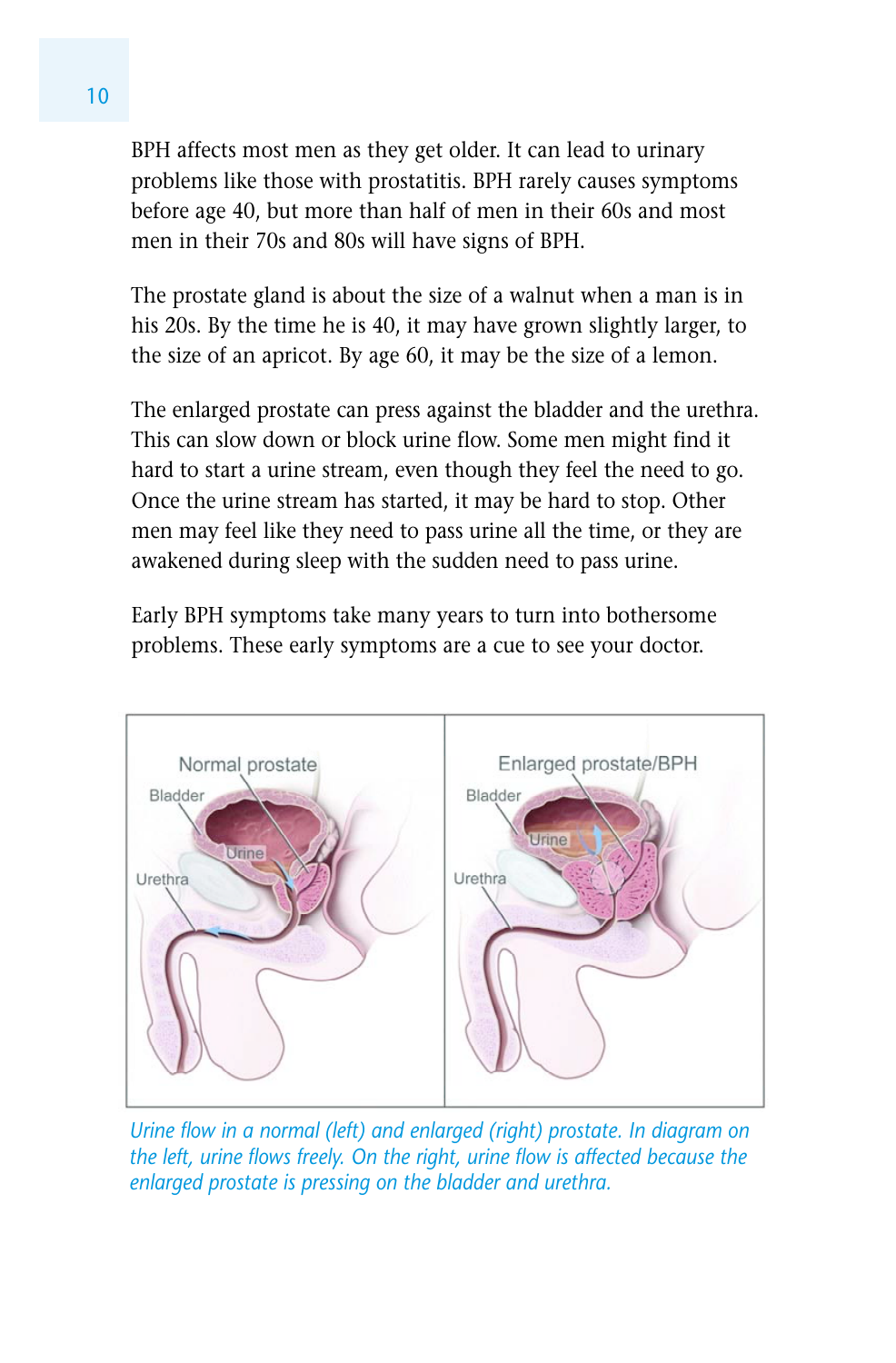# **How is BPH treated?**

Some men with BPH eventually find their symptoms to be bothersome enough to need treatment. BPH cannot be cured, but drugs or **surgery** can often relieve its symptoms.

There are three ways to manage BPH:

- **Watchful waiting** (regular follow-up with your doctor)
- $\blacksquare$  Drug therapy
- $\blacksquare$  Surgery

Talk with your doctor about the best choice for you. Your symptoms may change over time, so be sure to tell your doctor about any new changes.

# **Watchful waiting**

Men with mild symptoms of BPH who do not find them bothersome often choose this approach.

Watchful waiting means getting annual check-ups. The check-ups can include DREs and other tests (see "Types of Tests" on page 23). Treatment is started only when the symptoms become too much of a problem.

If you choose watchful waiting, these simple steps may help lessen your symptoms:

- $\blacksquare$  Limit drinking in the evening, especially drinks with **alcohol** or **caffeine**.
- **I** Empty your bladder all the way when you pass urine.
- $\blacksquare$  Use the restroom often. Don't wait for long periods without passing urine.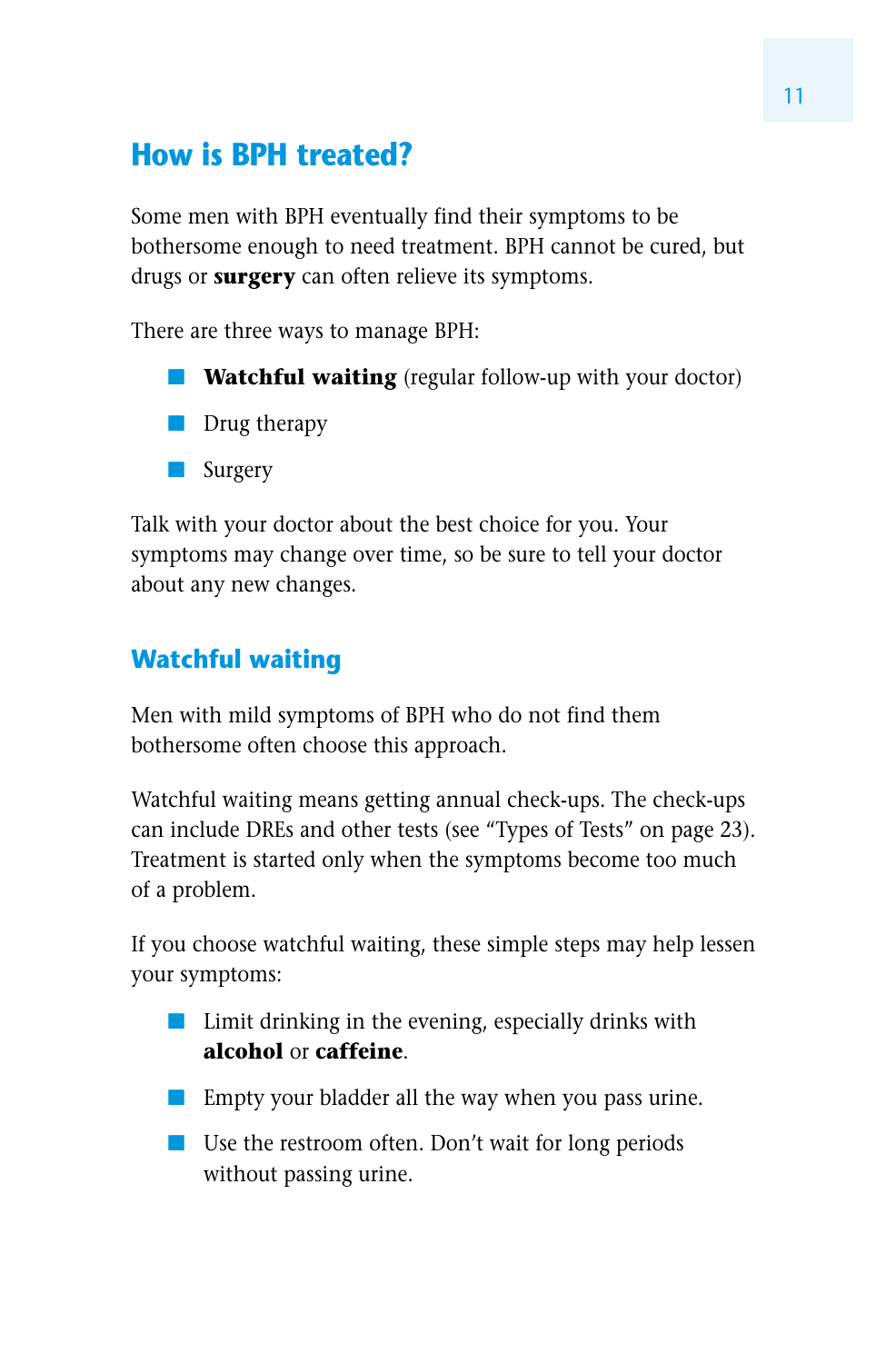

*"My doctor and I decide visit by visit about how long I should stay on watchful waiting for my BPH."*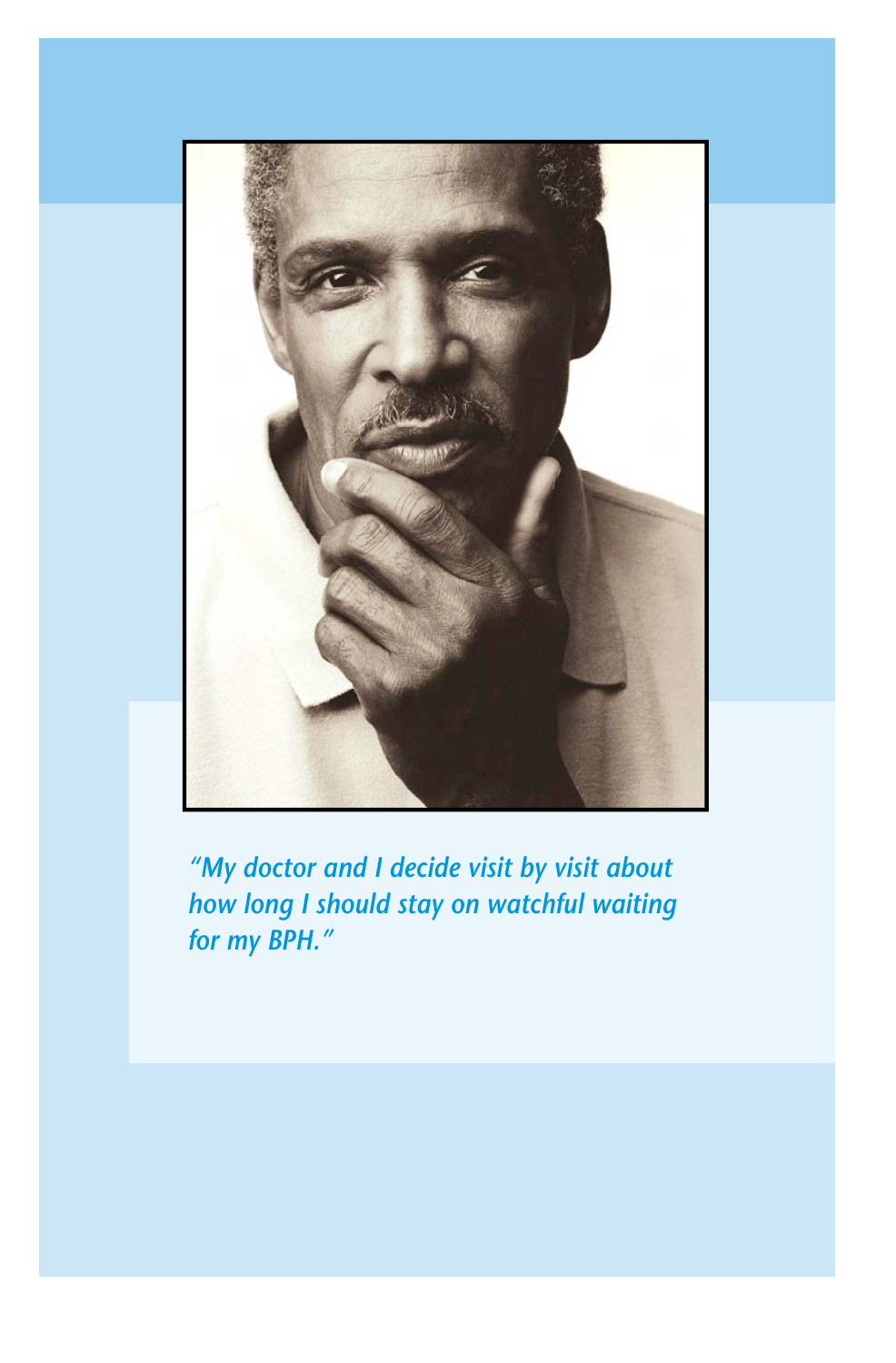Some medications can make BPH symptoms worse, so talk with your doctor or pharmacist about any medicines you are taking, such as:

- **I** Over-the-counter cold and cough medicines (especially **antihistamines**)
- $\blacksquare$  Tranquilizers
- **I** Antidepressants
- **Blood pressure** medicine

Your doctor may be able to prescribe other medication that does not increase BPH symptoms.

# **Drug therapy**

Many American men with mild to moderate BPH symptoms have chosen **prescription** drugs over surgery since the early 1990s. Two main types of drugs are used. One type relaxes muscles near the prostate, and the other type shrinks the prostate gland. Some evidence shows that taking both drugs together may work best to keep BPH symptoms from getting worse.

## I I I I **Alpha-blockers**

These drugs (see the table on page 14) help relax muscles near the prostate to relieve pressure and let urine flow more freely, but they don't shrink the size of the prostate. For many men, these drugs can improve urine flow and reduce the symptoms of BPH within days. Possible **side effects** include dizziness, headache, and fatigue.

## I I I I **5-alpha reductase inhibitors**

These drugs (see the table on page 14) help shrink the prostate. They relieve symptoms by blocking the activity of an **enzyme** known as 5-alpha reductase. This enzyme changes the male hormone **testosterone** into **dihydrotestosterone** (DHT), which stimulates prostate growth. When the action of 5-alpha reductase is blocked, DHT production is lowered and prostate growth slows.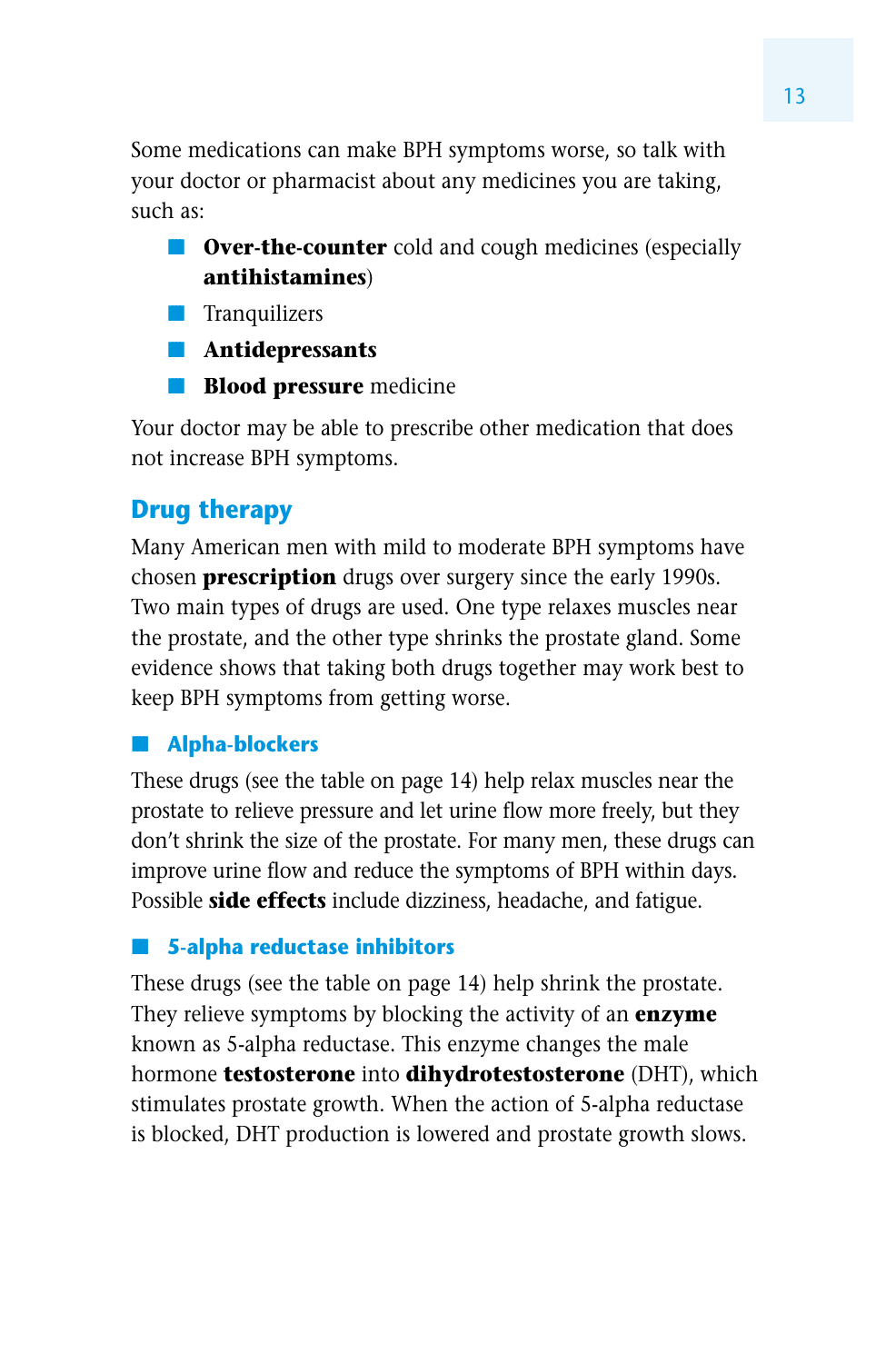This helps shrink the prostate, reduce blockage, and limit the need for surgery.

Taking these drugs can help increase urine flow and reduce your symptoms. You must continue to take these drugs to prevent symptoms from coming back.

5-alpha reductase inhibitors can cause the following side effects in a small percentage of men:

- **I** Decreased interest in sex
- **I** Trouble getting or keeping an **erection**
- $\blacksquare$  Smaller amount of semen with ejaculation

It's important to note that taking these drugs may lower your PSA test number. There is also evidence that these drugs lower the risk of getting prostate cancer, but whether they can help lower the risk of dying from prostate cancer is still unclear.

| <b>BPH Medications</b>             |                                   |                     |                        |
|------------------------------------|-----------------------------------|---------------------|------------------------|
| <b>Category</b>                    | <b>Activity</b>                   | <b>Generic Name</b> | <b>Brand Name</b>      |
| Alpha-blockers                     | Relax muscles                     | alfuzosin           | Uroxatral              |
|                                    | near prostate                     | doxazosin           | Cardura                |
|                                    |                                   | silodosin           | Rapaflo                |
|                                    |                                   | tamsulosin          | <b>Flomax</b>          |
|                                    |                                   | terazosin           | Hytrin                 |
| 5-alpha<br>reductase<br>inhibitors | Slows prostate<br>growth, shrinks | finasteride         | Proscar or<br>Propecia |
|                                    | prostate                          | dutasteride         | Avodart                |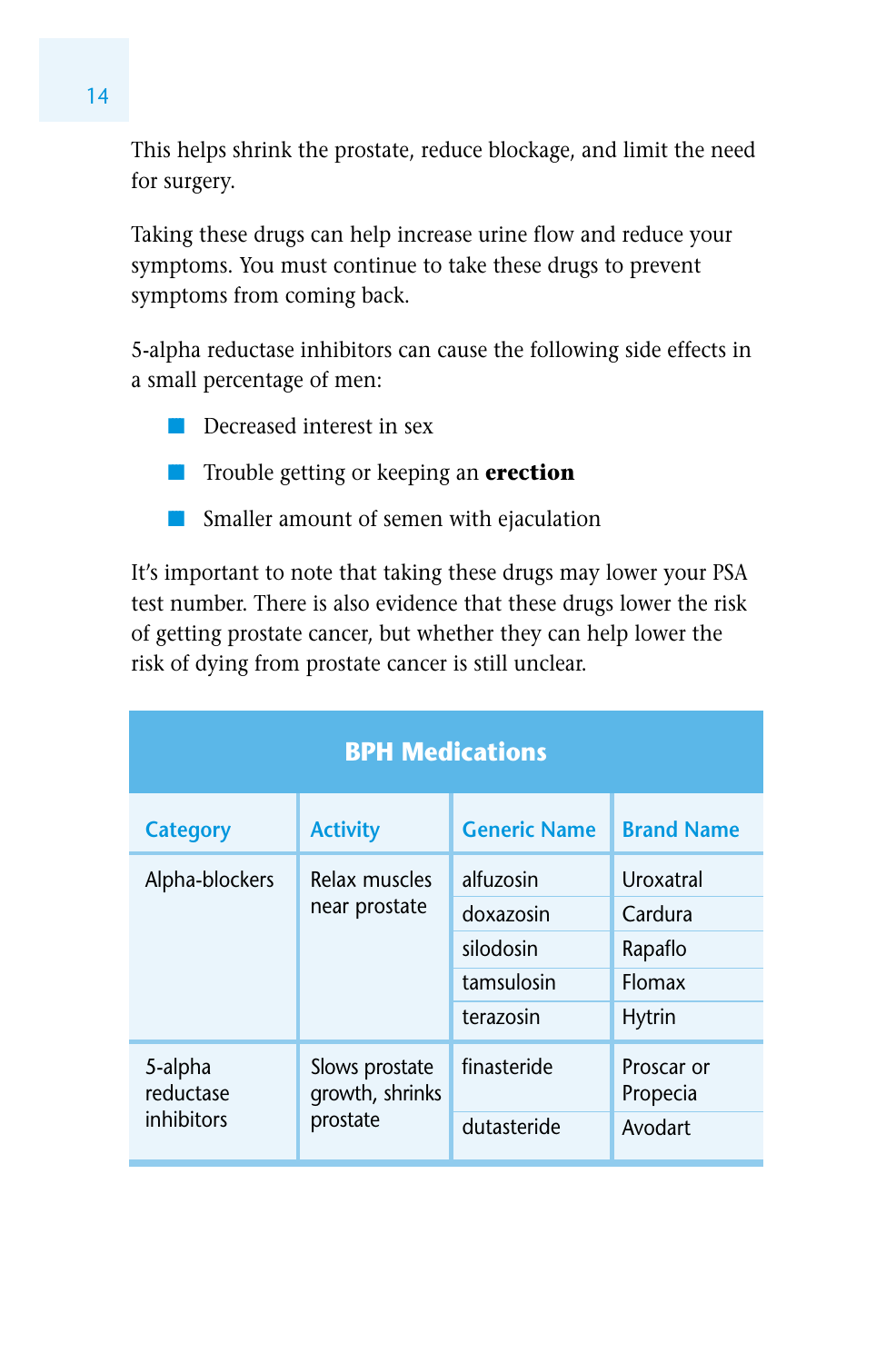# **Surgery**

The number of prostate surgeries has gone down over the years. But operations for BPH are still among the most common surgeries for American men. Surgery is used when symptoms are severe or drug therapy has not worked well.

Types of surgery for BPH include:

**II** TURP (transurethral resection of the prostate). The most common surgery for BPH, TURP accounts for 90 percent of all BPH surgeries. The doctor passes an instrument through the urethra and trims away extra prostate tissue. A **spinal block (anesthesia)** is used to numb the area. Tissue is sent to the laboratory to check for prostate cancer.

TURP generally avoids the two main dangers linked to another type of surgery called open prostatectomy (complete removal of the prostate gland through a cut in the lower abdomen):

- **Incontinence** (not being able to hold in urine)
- **Impotence** (not being able to have an erection)

However, TURP can have serious side effects, such as bleeding. In addition, men may have to stay in the hospital and need a **catheter** for a few days after surgery.

**II** TUIP (transurethral incision of the prostate). This surgery, which is similar to TURP, is used on slightly enlarged prostate glands. The surgeon places one or two small cuts in the prostate. This relieves pressure without trimming away tissue. It has a low risk of side effects. Like TURP, this treatment helps with urine flow by widening the urethra.

**II TUNA (transurethral needle ablation).** Radio waves are used to burn away excess prostate tissue. TUNA helps with urine flow, relieves symptoms, and may have fewer side effects than TURP. Most men need a catheter to drain urine for a period of time after the procedure.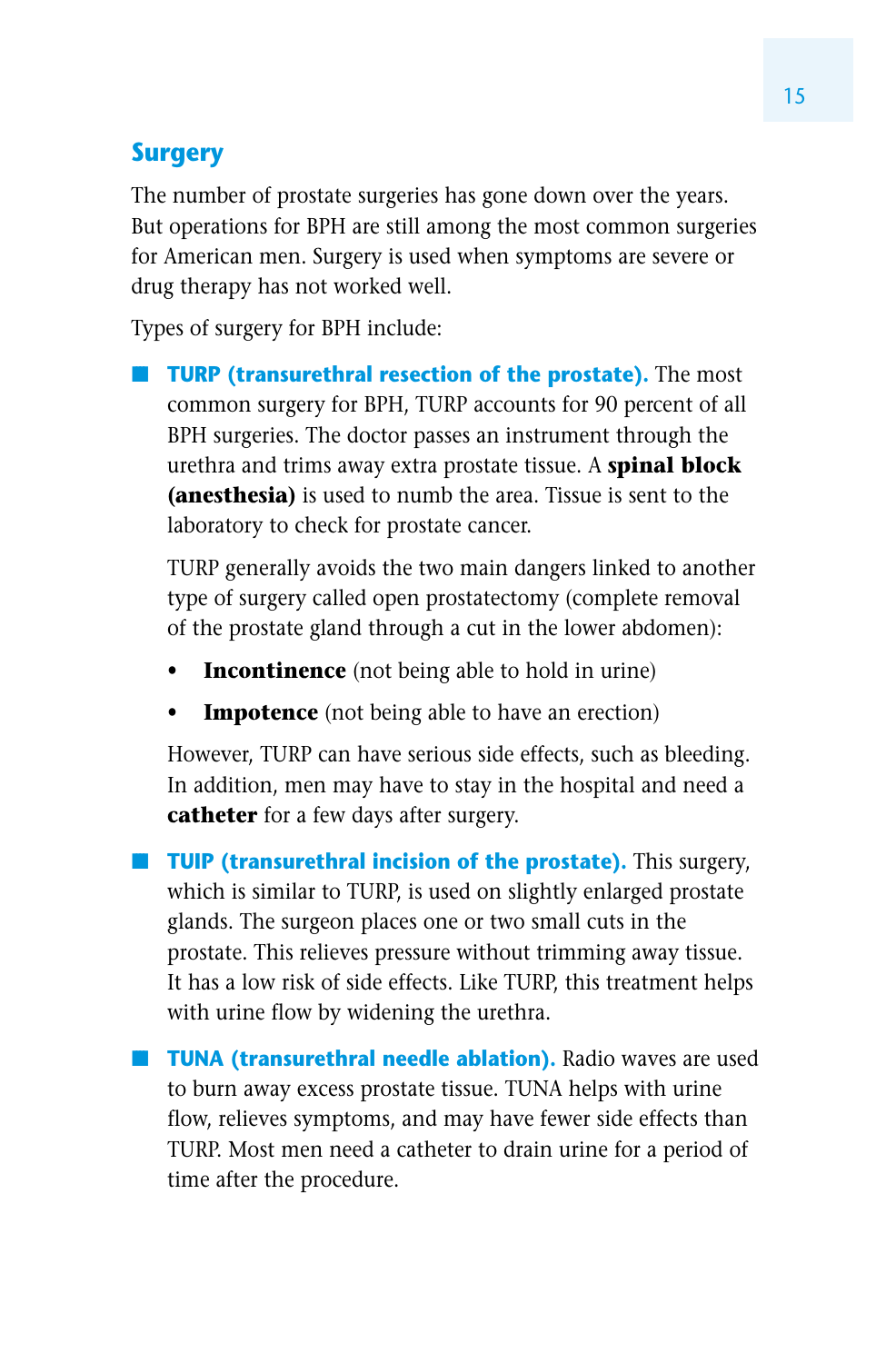- **II** TUMT (transurethral microwave thermotherapy). Microwaves sent through a catheter are used to destroy excess prostate tissue. This can be an option for men who should not have major surgery because they have other medical problems.
- **II** TUVP (transurethral electroevaporation of the prostate). An electrical current is used to vaporize prostate tissue.
- **I** Laser surgery. The doctor passes a laser fiber through the urethra into the prostate, using a **cystoscope**, and then delivers several bursts of laser energy. The laser energy destroys prostate tissue and helps improve urine flow. Like TURP, laser surgery requires anesthesia. One advantage of laser surgery over TURP is that laser surgery causes little blood loss. The recovery period for laser surgery may be shorter too. However, laser surgery may not be effective on larger prostates.
- **I** Open prostatectomy. This may be the only option in rare cases, such as when the **obstruction** is severe, the prostate is very large, or other procedures can't be done. **General anesthesia** or a spinal block is used, and a catheter remains for 3 to 7 days after the surgery. This surgery carries the highest risk of **complications**. Tissue is sent to the laboratory to check for prostate cancer.

Be sure to discuss options with your doctor and ask about the potential short- and long-term benefits and risks with each procedure. For a list of questions to ask, see the "Checklist of Questions for Your Doctor" on page 28.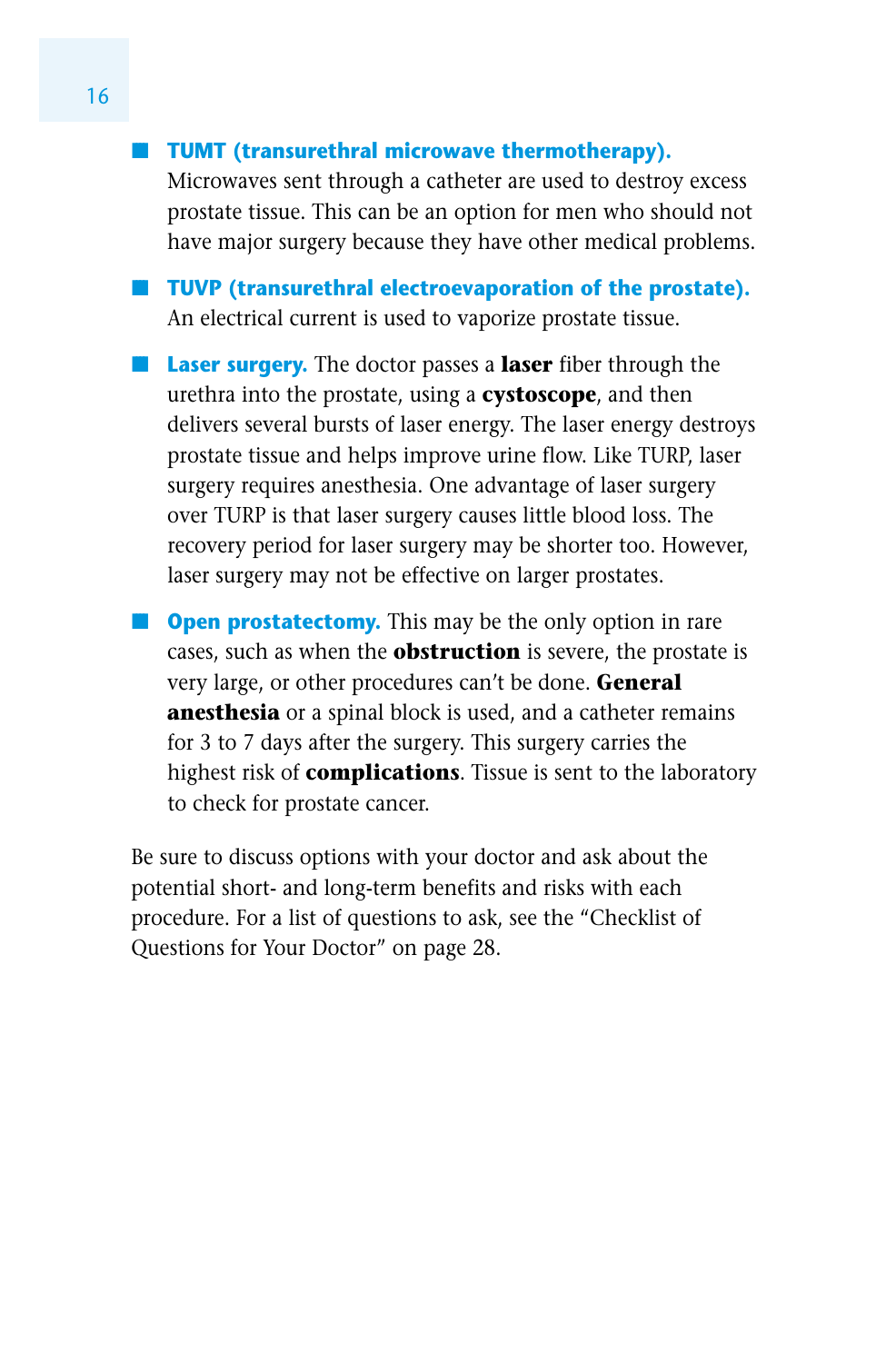# Prostate Cancer

# **Things to know**

Prostate cancer means that cancer cells form in the tissues of the prostate. It is the most common cancer in American men after **skin cancer**.

Prostate cancer tends to grow slowly compared with most other cancers. Cell changes may begin 10, 20, or even 30 years before a tumor gets big enough to cause symptoms. Eventually, cancer cells may spread (**metastasize**) throughout the body. By the time symptoms appear, the cancer may already be advanced.

By age 50, very few men have symptoms of prostate cancer, yet some **precancerous** or cancer cells may be present. More than half of all American men have some cancer in their prostate glands by the age of 80. Most of these cancers never pose a problem. They may never cause symptoms or become a serious threat to health.

Most men with prostate cancer do not die from this disease.

 $\blacksquare$  About 16 percent of American men are diagnosed with prostate cancer at some point in their lives.

**I** About 3 percent of American men will die of prostate cancer.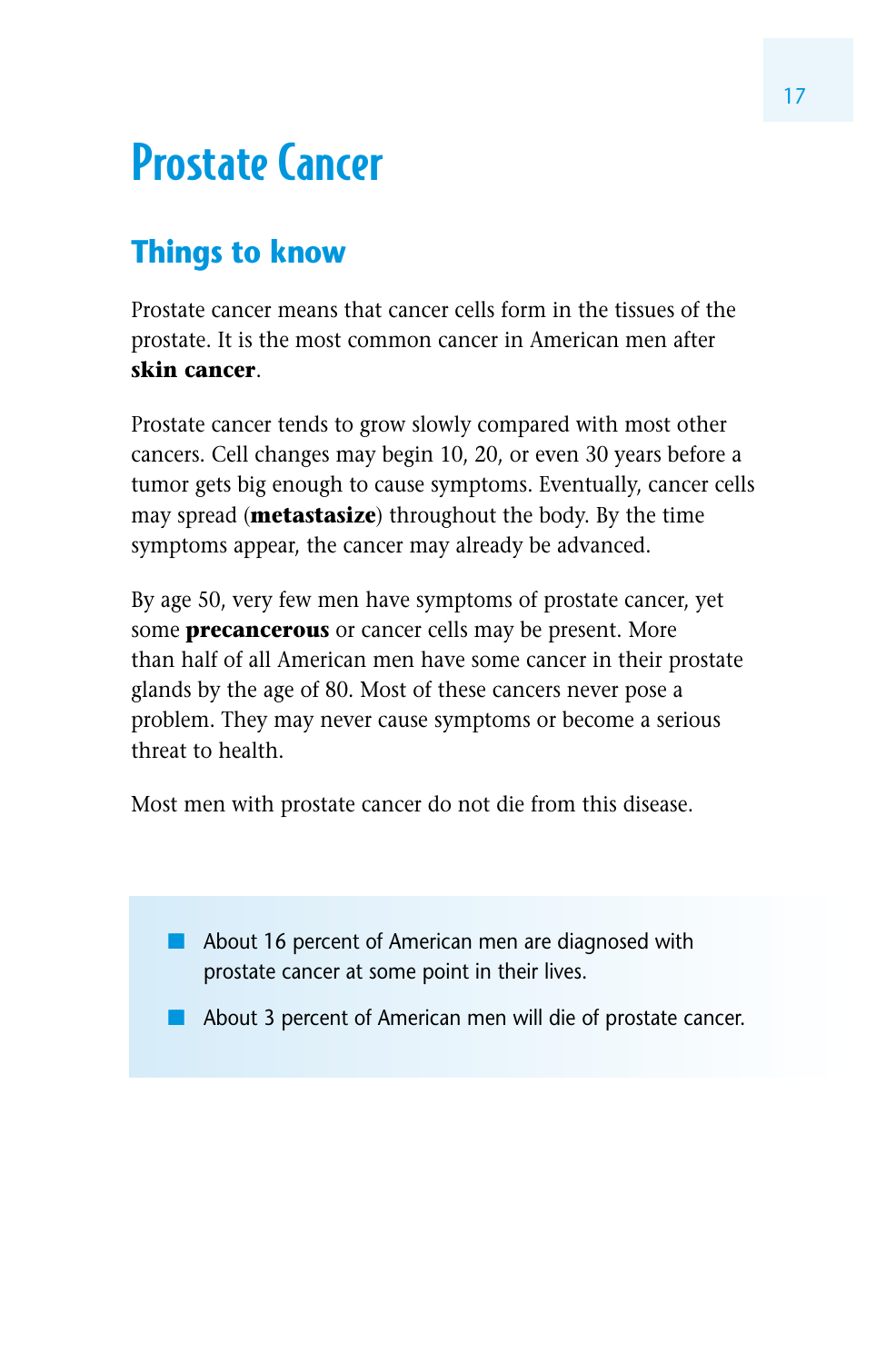

*"When I first learned I might have a prostate problem, I was afraid it was cancer."*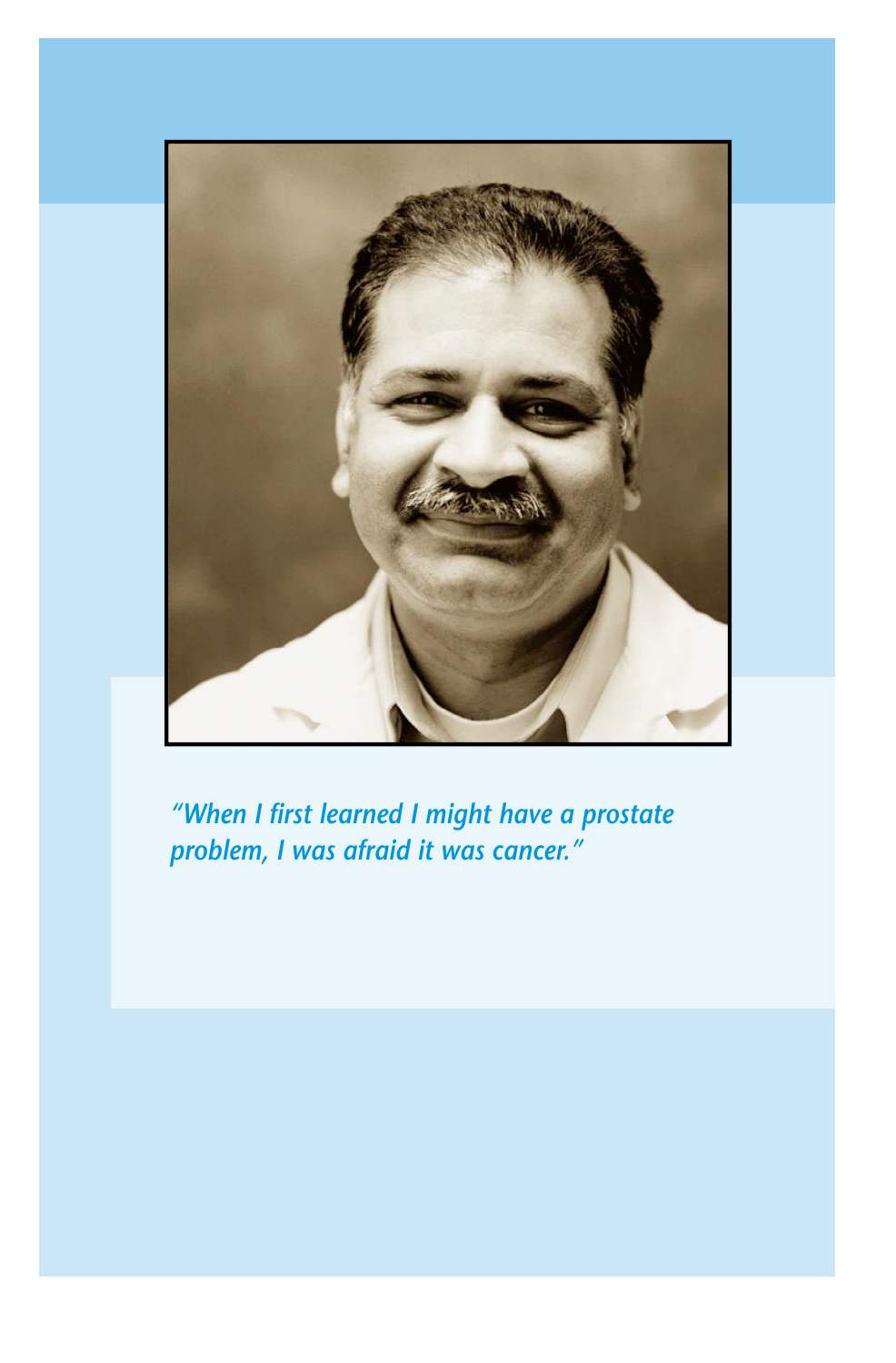# **Symptoms**

The symptoms of prostate cancer can be similar to the symptoms of BPH.

| <b>Prostate Cancer Symptoms</b>                  |  |
|--------------------------------------------------|--|
| Trouble passing urine                            |  |
| Frequent urge to pass urine, especially at night |  |
| Weak or interrupted urine stream                 |  |
| Pain or burning when passing urine               |  |
| Blood in the urine or semen                      |  |
| Painful ejaculation                              |  |
| Nagging pain in the back, hips, or pelvis        |  |

Prostate cancer can spread to the **lymph nodes** of the pelvis. Or it may spread throughout the body. It tends to spread to the bones. So bone pain, especially in the back, can be a symptom of advanced prostate cancer.

# **Risk factors**

Some **risk factors** have been linked to prostate cancer. A risk factor is something that can raise your chance of developing a disease. Having one or more risk factors doesn't mean that you will get prostate cancer. It just means that your risk of the disease is greater.

- **Age.** Men who are 50 or older have a higher risk of prostate cancer.
- **Race.** African-American men have the highest risk of prostate cancer—the disease tends to start at younger ages and grows faster than in men of other races. After African-American men,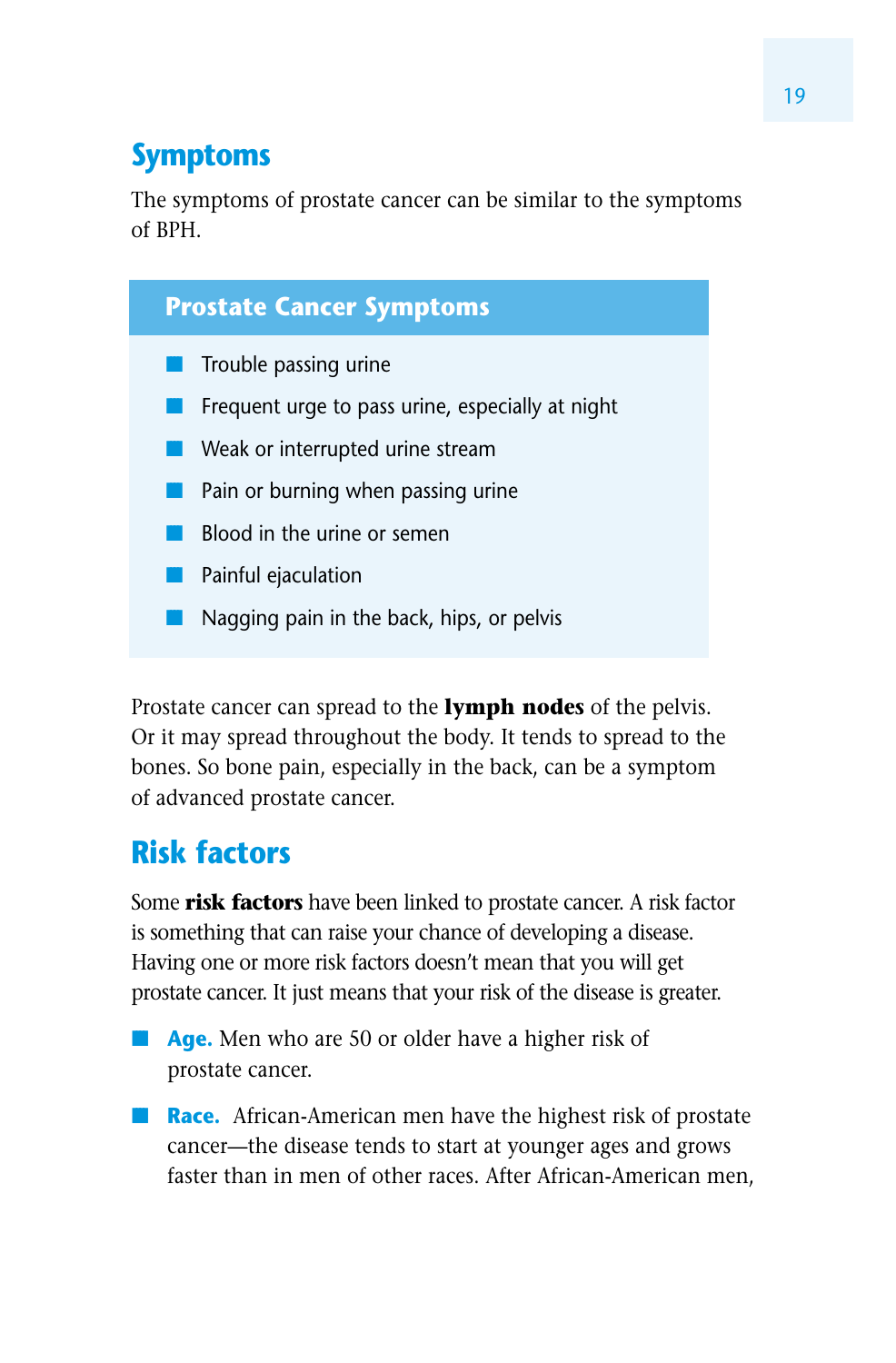prostate cancer is most common among white men, followed by Hispanic and Native American men. Asian-American men have the lowest rates of prostate cancer.

- **I** Family history. Men whose fathers or brothers have had prostate cancer have a 2 to 3 times higher risk of prostate cancer than men who do not have a **family history** of the disease. A man who has 3 immediate family members with prostate cancer has about 10 times the risk of a man who does not have a family history of prostate cancer. The younger a man's relatives are when they have prostate cancer, the greater his risk for developing the disease. Prostate cancer risk also appears to be slightly higher for men from families with a history of **breast cancer**.
- **I Diet.** The risk of prostate cancer may be higher for men who eat high-fat diets.

# **Can prostate cancer be prevented?**

Large research studies are looking at how prostate cancer can be prevented. Studies have shown that 5-alpha reductase inhibitors **finasteride** and **dutasteride** can lower the risk of developing prostate cancer, but whether they can decrease the risk of dying of prostate cancer is still unclear.

To find out more, see the "For More Information" section on page 29.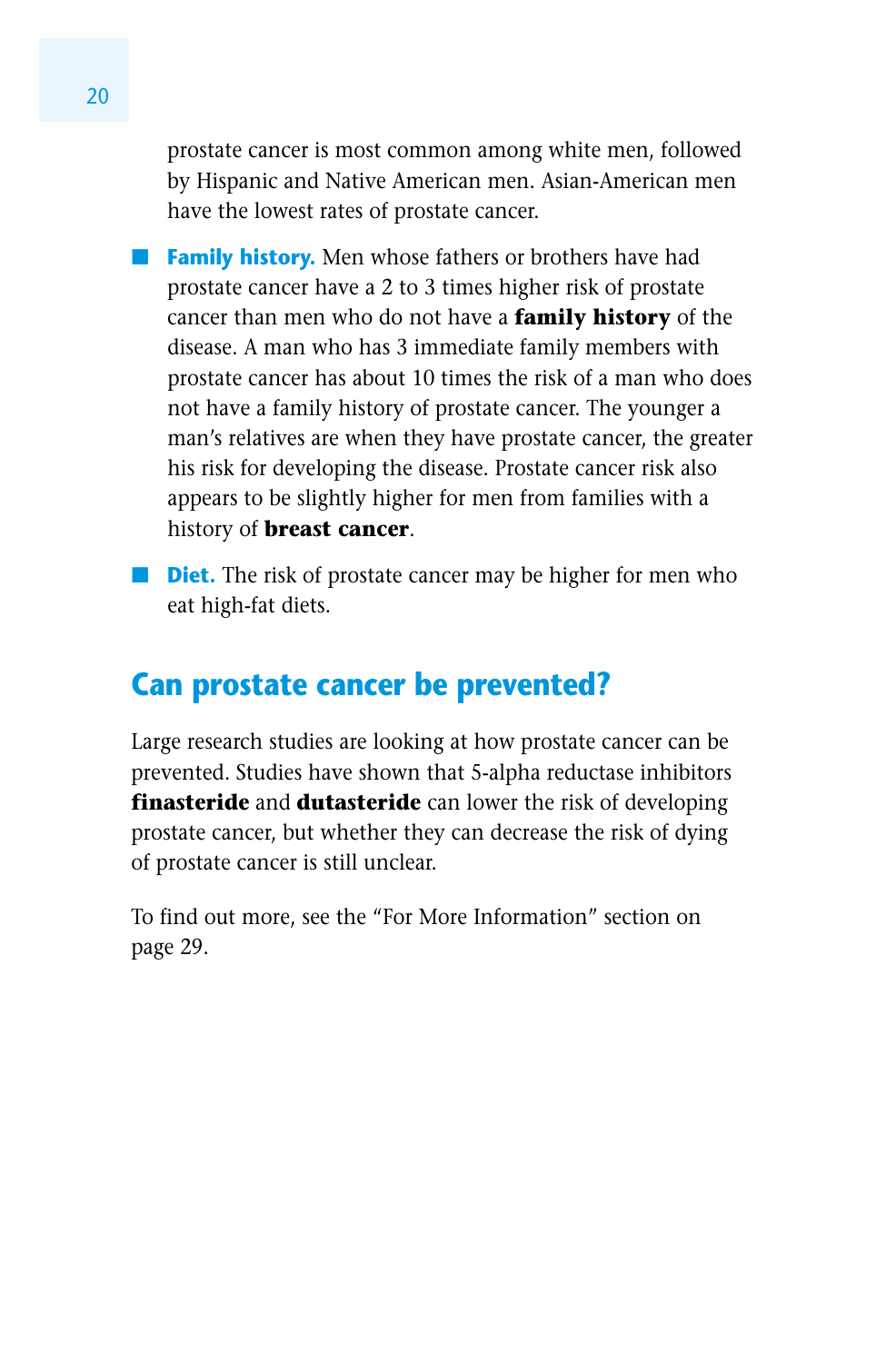### **Prostate Cancer Screening**

**Screening** means testing for cancer before you have any symptoms. A screening test may help find cancer at an early **stage**, when it is less likely to have spread and may be easier to treat. By the time symptoms appear, the cancer may have started to spread.

The most useful screening tests are those that have been proven to lower a person's risk of dying from cancer. Doctors do not yet know whether prostate cancer screening lowers the risk of dying from prostate cancer. Therefore, large research studies, with thousands of men, are now going on to study prostate cancer screening. The National Cancer Institute is studying the combination of PSA testing and DRE as a way to get more accurate results.

Although some people feel it is best to treat any cancer that is found, including cancers found through screening, prostate cancer treatment can cause serious and sometimes permanent side effects. Some doctors are concerned that many men whose cancer is detected by screening are being treated and experiencing side effects—unnecessarily.

**Talk with your doctor about your risk of prostate cancer and your need for screening tests.**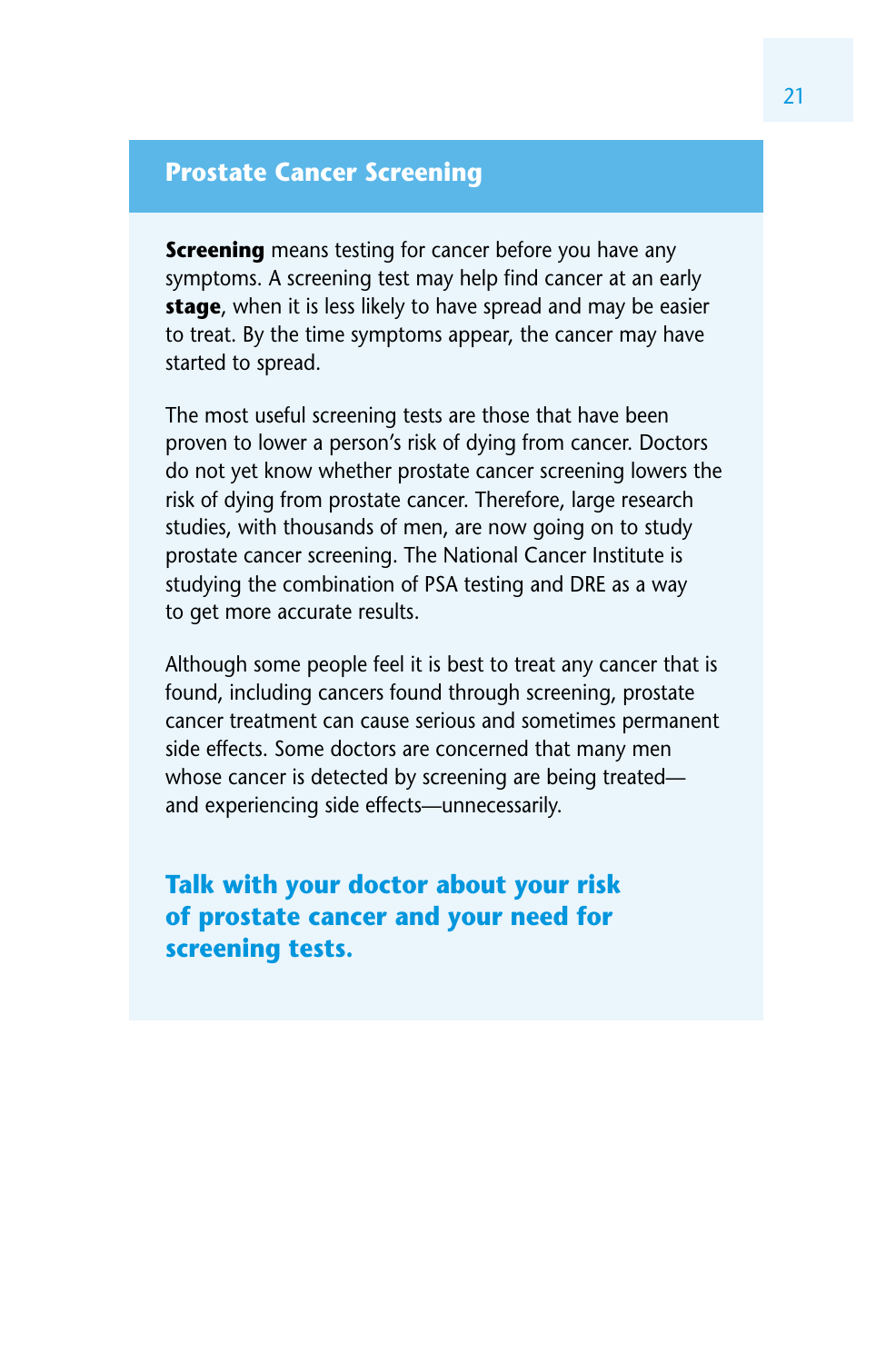# Talking With Your Doctor

Different kinds of doctors and other health care professionals manage prostate health. They can help you find the best care, answer your questions, and address your concerns. These health care professionals include:

- Family doctors and internists
- Physician assistants (PAs) and nurse practitioners (NPs)
- **I** Urologists, who are experts in diseases of the urinary tract system and the male reproductive system
- **I** Urologic oncologists, who are experts in treating cancers of the urinary system and the male reproductive system
- **Radiation oncologists**, who use radiation therapy to treat cancer
- **I** Medical oncologists, who treat cancer with medications such as hormone treatments and chemotherapy
- **I** Pathologists, who identify diseases by studying cells and tissues under a microscope

View these professionals as your partners—expert advisors and helpers in your health care. Talking openly with your doctors can help you learn more about your prostate changes and the tests to expect.

**It is a good idea to get a copy of your pathology report from your doctor and carry it with you as you talk with your health care providers.**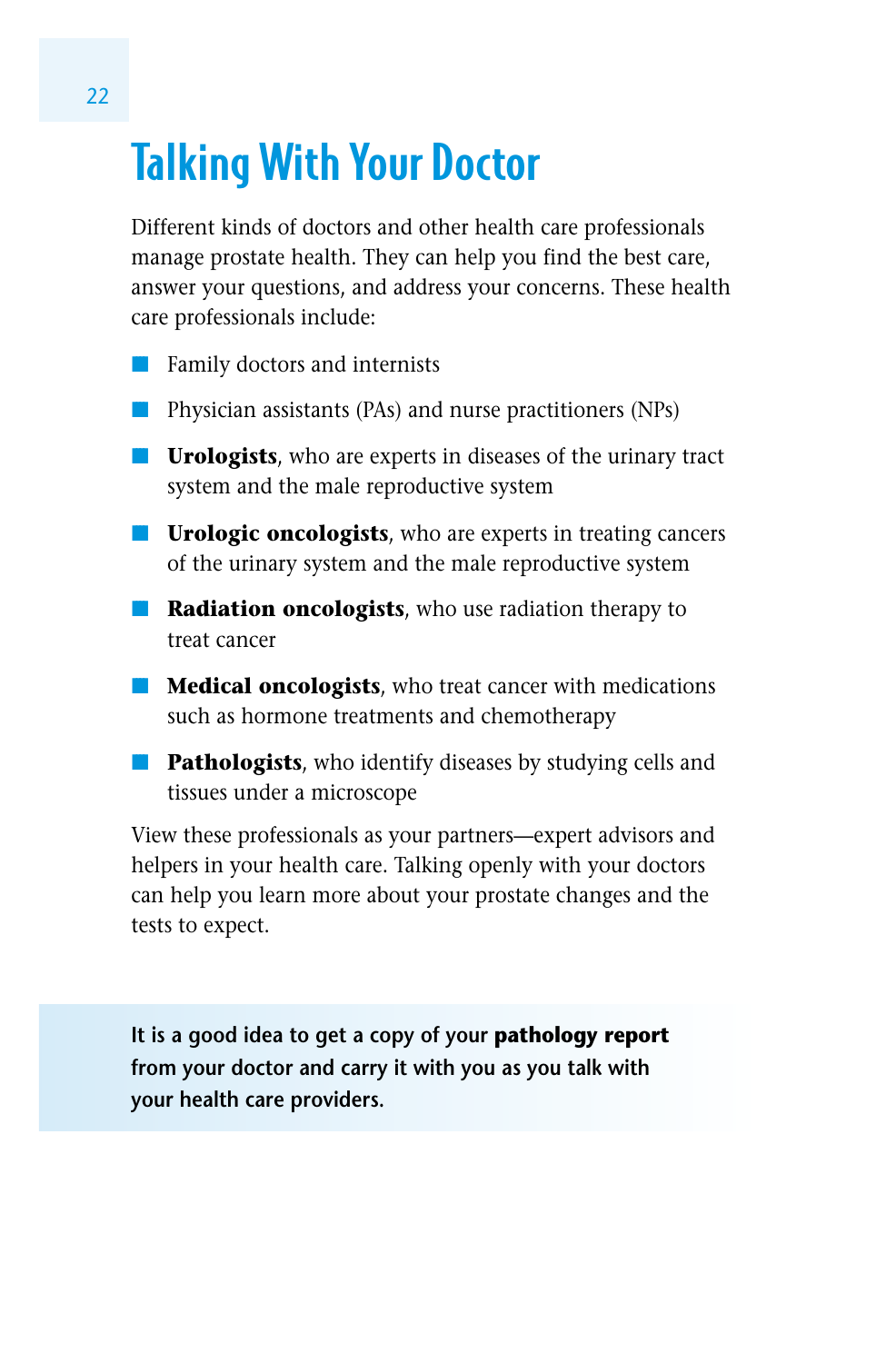# Types of Tests

These types of tests are most often used to check the prostate:

# **Health history and current symptoms**

This first step lets your doctor hear and understand the "story" of your prostate concerns. You'll be asked whether you have symptoms, how long you've had them, and how much they affect your lifestyle. Your **personal medical history** also includes any risk factors, pain, fever, or trouble passing urine. You may be asked to give a urine sample for testing.

# **Digital rectal exam (DRE)**

DRE is a standard way to check the prostate. With a gloved and **lubricated** finger, your doctor feels the prostate from the rectum. The test lasts about 10-15 seconds.

This exam checks for:

- $\blacksquare$  The size, firmness, and texture of the prostate
- I Any hard areas, lumps, or growth spreading beyond the prostate
- **I** Any pain caused by touching or pressing the prostate

The DRE allows the doctor to feel only one side of the prostate. A PSA test is another way to help your doctor check the health of your prostate.

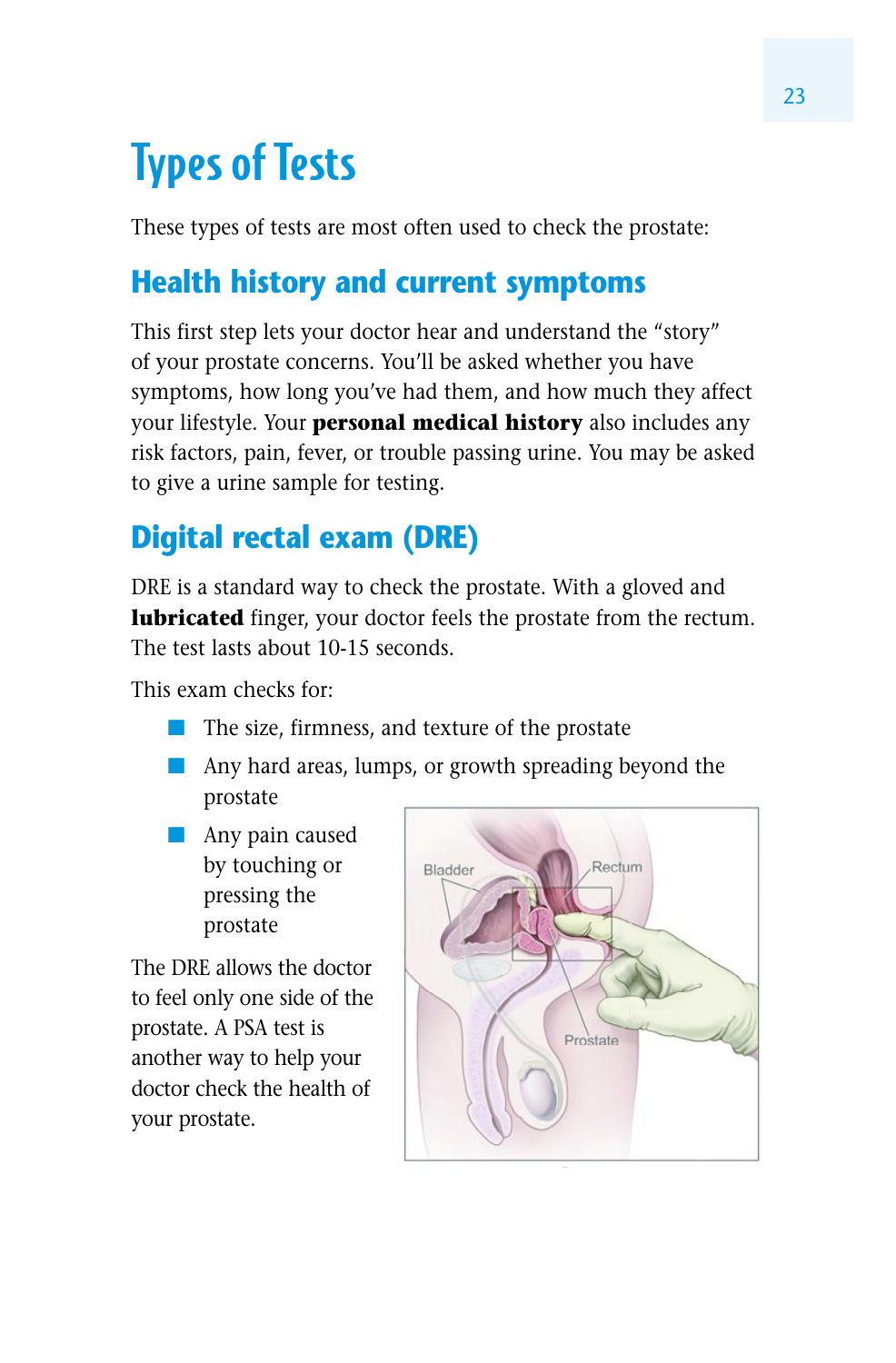# **Prostate-specific antigen (PSA) test**

The U.S. **Food and Drug Administration (FDA)** has approved the use of the PSA test along with a DRE to help detect prostate cancer in men age 50 and older.

PSA is a **protein** made by prostate cells. It is normally secreted into **ducts** in the prostate, where it helps make semen, but sometimes it leaks into the blood. When PSA is in the blood, it can be measured with a blood test called the PSA test.

In prostate cancer, more PSA gets into the blood than is normal. However, a high PSA blood level is not proof of cancer, and many other things can cause a **false-positive test result**. For example, blood PSA levels are often increased in men with prostatitis or BPH. Even things that disturb the prostate gland—such as riding a bicycle or motorcycle, or having a DRE, an **orgasm** within the past 24 hours, a prostate **biopsy**, or prostate surgery—may increase PSA levels.

Also, some prostate glands naturally produce more PSA than others. PSA levels go up with age. African-American men tend to have higher PSA levels in general than men of other races. And some drugs, such as finasteride and dutasteride, can cause a man's PSA level to go down.

PSA tests are often used to follow men after prostate cancer treatment to check for signs of cancer **recurrence**.

It is not yet known for certain whether PSA testing to screen for prostate cancer can reduce a man's risk of dying from the disease.

Researchers are working to learn more about:

- The PSA test's ability to help doctors tell the difference between prostate cancer and benign prostate problems
- The best thing to do if a man has a high PSA level

For now, men and their doctors use PSA readings over time as a guide to see if more follow-up is needed.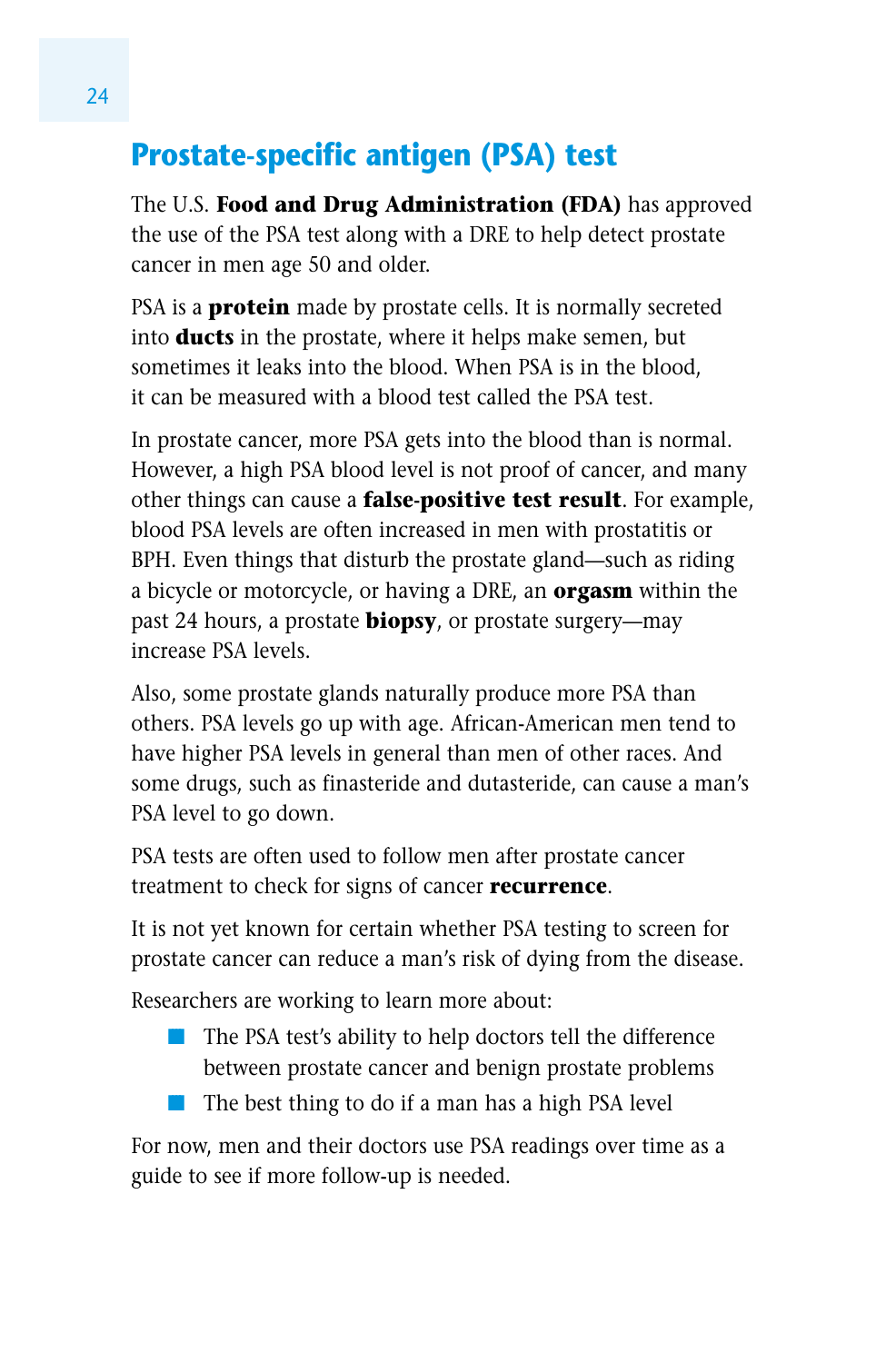# **What do PSA results mean?**

PSA levels are measured in terms of the amount of PSA per volume of fluid tested. Doctors often use a value of 4 **nanograms** (ng) or higher per milliliter of blood as a sign that further tests, such as a prostate biopsy, are needed.

Your doctor may monitor your PSA velocity, which means the rate of change in your PSA level over time. Rapid increases in PSA readings may suggest cancer. If you have a mildly elevated PSA level, you and your doctor may choose to do PSA tests on a scheduled basis and watch for any change in the PSA velocity.

# **Free PSA test**

This test is used for men who have higher PSA levels. The standard PSA test measures total PSA, which includes both PSA that is attached, or bound, to other proteins and PSA that is free, or not bound. The free PSA test measures free PSA only. Free PSA is linked to benign prostate conditions, such as BPH, whereas bound PSA is linked to cancer. The percentage of free PSA can help tell what kind of prostate problem you have.

- $\blacksquare$  If both total PSA and free PSA are higher than normal (high percentage of free PSA), this suggests BPH rather than cancer.
- If total PSA is high but free PSA is not (low percentage of free PSA), cancer is more likely. More testing, such as a biopsy, should be done.

You and your doctor should talk about your personal risk and free PSA results. Then you can decide together whether to have followup biopsies and, if so, how often.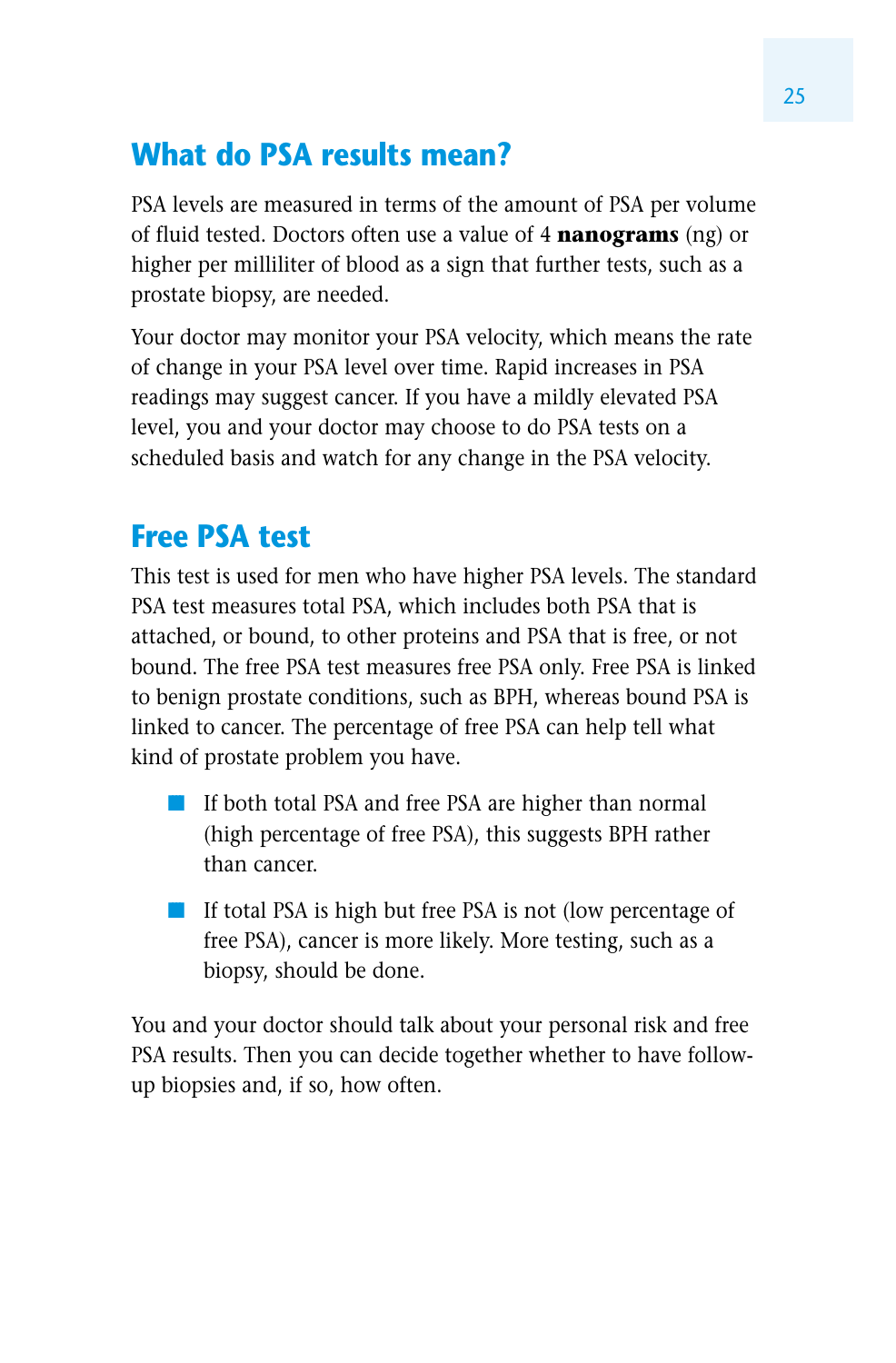# **Prostate biopsy**

If your symptoms or test results suggest prostate cancer, your doctor will refer you to a specialist (a urologist) for a prostate biopsy. A biopsy is usually done in the doctor's office.

For a biopsy, small tissue samples are taken directly from the prostate. Your doctor will take samples from several areas of the prostate gland. This can help lower the chance of missing any areas of the gland that may have cancer cells. Like other cancers, prostate cancer can be diagnosed only by looking at tissue under a microscope.

Most men who have biopsies after prostate cancer screening exams do not have cancer.

# **If a biopsy is positive**

A **positive test result** after a biopsy means prostate cancer is present. A pathologist will check your biopsy sample for cancer cells and will give it a **Gleason score**. The Gleason score ranges from 2 to 10 and describes how likely it is that a tumor will spread. The lower the number, the less **aggressive** the tumor is and the less likely it will spread.

**"There is no magic PSA level below which a man can be assured of having no risk of prostate cancer or above which a biopsy should automatically be performed. A man's decision to have a prostate biopsy requires a thoughtful discussion with his physician, considering not only the PSA level, but also his other risk factors, his overall health status, and how he perceives the risks and benefits of early detection."**

*—Dr. Howard Parnes, Chief of the Prostate and Urologic Cancer Research Group, Division of Cancer Prevention, National Cancer Institute*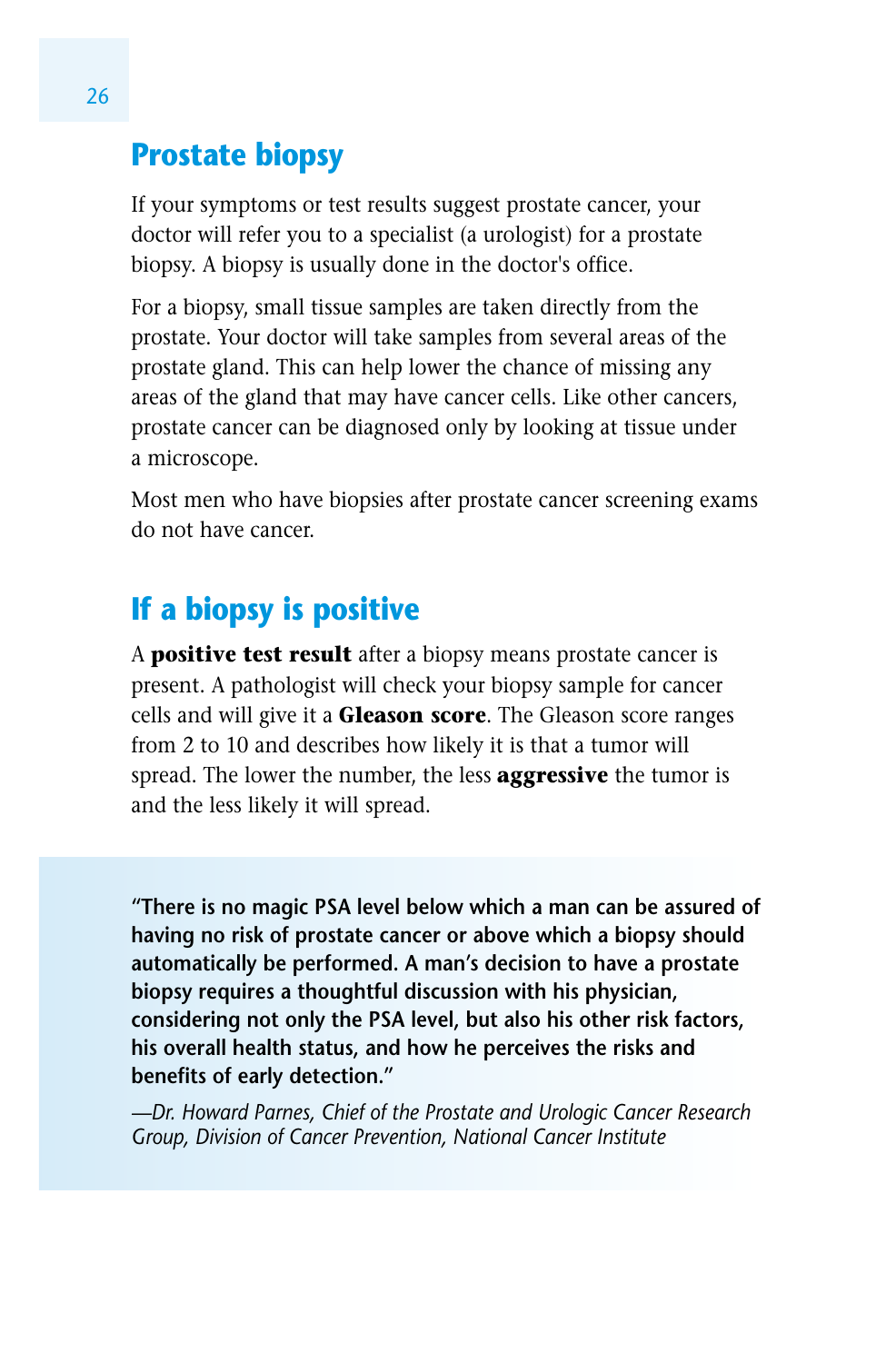

*"While it's important to make your own decision about cancer screening, everybody should consider getting a second opinion before getting something like a biopsy."*

Treatment options depend on the stage (or extent) of the cancer (stages range from 1 to 4), Gleason score, PSA level, and your age and general health. This information will be available from your doctor and is listed on your pathology report.

Reaching a decision about treatment of your prostate cancer is a complex process. Many men find it helpful to talk with their doctors, family, friends, and other men who have faced similar decisions.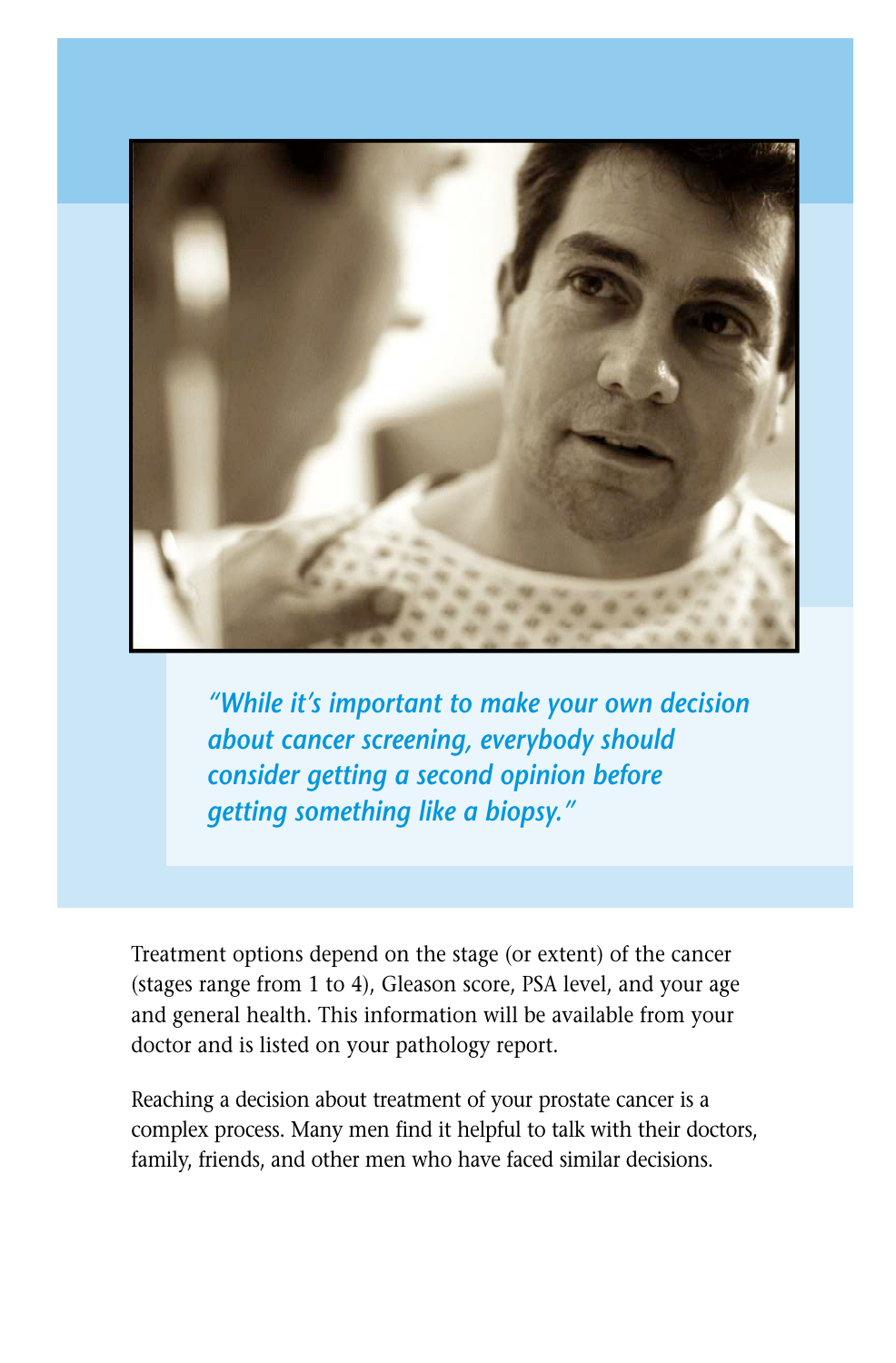# **Checklist of questions to ask your doctor**

- $\Box$  What type of prostate problem do I have?
- $\Box$  Is more testing needed and what will it tell me?
- $\Box$  If I decide on watchful waiting, what changes in my symptoms should I look for and how often should I be tested?
- $\Box$  What type of treatment do you recommend for my prostate problem?
- $\Box$  For men like me, has this treatment worked?
- $\Box$  How soon would I need to start treatment and how long would it last?
- $\Box$  Do I need medicine and how long would I need to take it before seeing improvement in my symptoms?
- $\Box$  What are the side effects of the medicine?
- $\Box$  Are there other medicines that could interfere with this medication?
- $\Box$  If I need surgery, what are the benefits and risks?
- $\Box$  Would I have any side effects from surgery that could affect my quality of life?
- $\Box$  Are these side effects temporary or permanent?
- $\Box$  How long is recovery time after surgery?
- $\Box$  Will I be able to fully return to normal?
- $\Box$  How will this affect my sex life?
- $\Box$  How often should I visit the doctor to monitor my condition?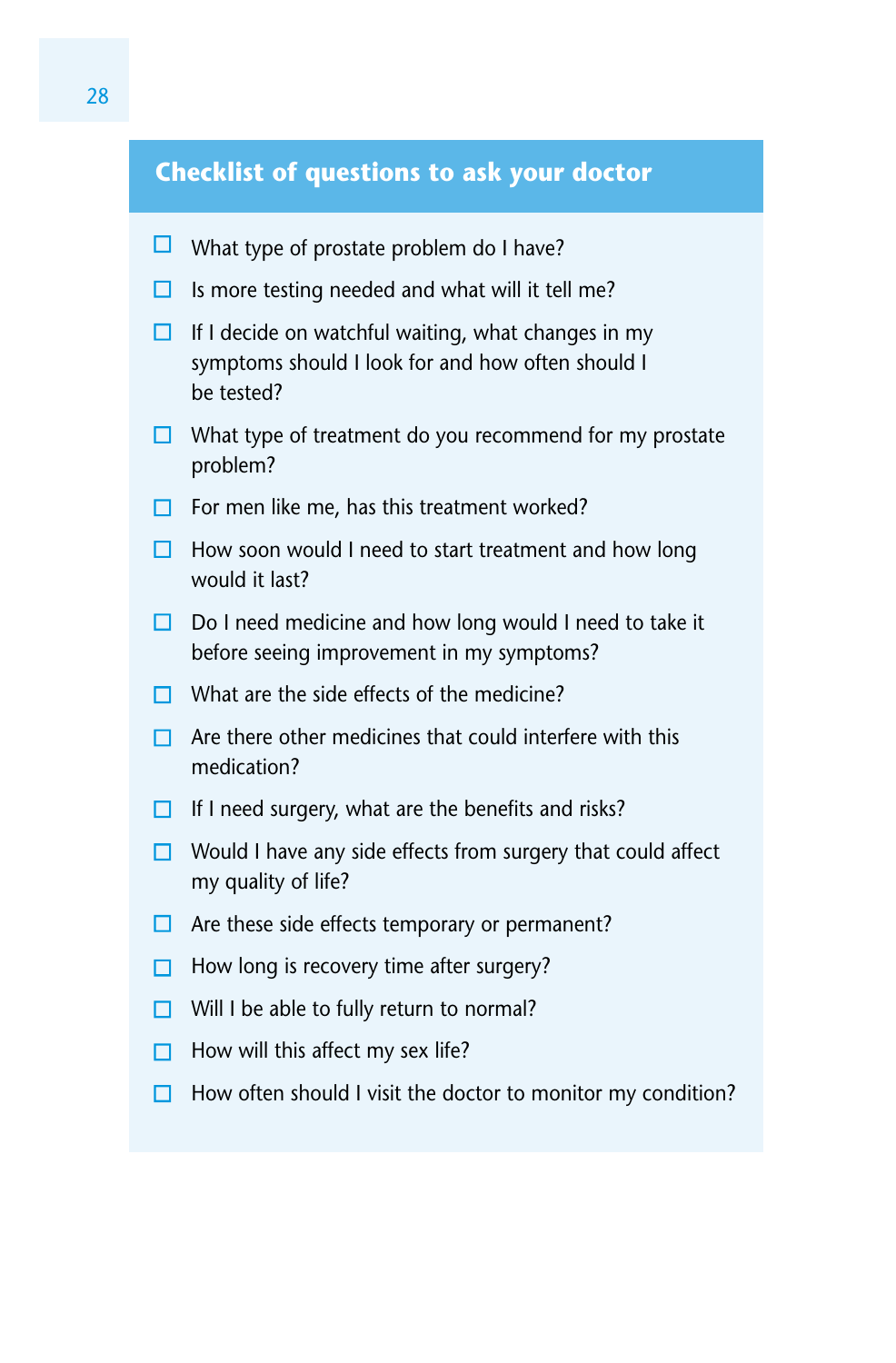# For More Information

# **National Cancer Institute**

# **National Cancer Institute Services**

NCI has comprehensive research-based information on cancer prevention, screening, diagnosis, treatment, genetics, and supportive care. We also have a clinical trials database and can offer tailored searches.

**Web site**................www.cancer.gov and www.cancer.gov/espanol **Online Chat** ..........www.cancer.gov/livehelp **E-mail** ....................cancergovstaff@mail.nih.gov **Phone** ....................1-800-4-CANCER (1-800-422-6237) **Publications** .........www.cancer.gov/publications or call 1-800-4-CANCER

Free resources to ask for include:

- *NCI Fact Sheet: Prostate-Specific Antigen (PSA) Test*
- *What You Need To Know About Prostate Cancer*
- *Treatment Choices for Men With Early-Stage Prostate Cancer*

We invite you to call or go online to talk with our trained information specialists, who speak English or Spanish, to:

- Get answers to any cancer-related questions you may have
- Get free NCI publications
- Learn more about specific resources and organizations in your area
- Find information on the NCI Web site, www.cancer.gov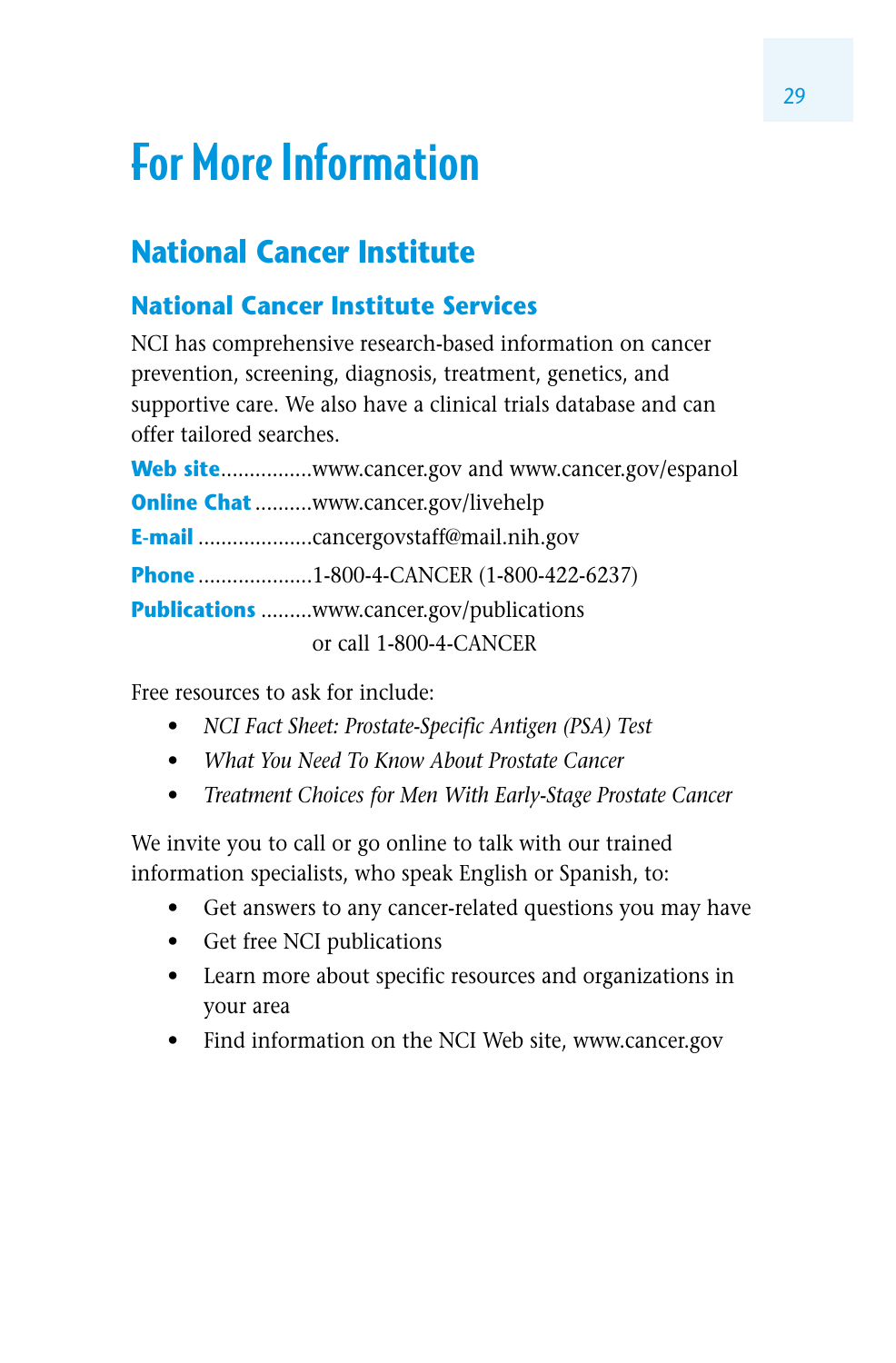# **Other Federal Resources**

# **Centers for Disease Control and Prevention (CDC)**

**Phone** ....................1-800-CDC-INFO (800-232-4636) **TTY** ........................1-888-232-6348 **E-mail** ....................cdcinfo@cdc.gov **Web site**................www.cdc.gov/cancer/prostate

Free booklets that are available include:

- *Prostate Cancer Screening: A Decision Guide*
- *Prostate Cancer Screening: A Decision Guide for African Americans*
- *La Detección del Cáncer de Próstata: Una Guía para Hispanos en los Estados Unidos*

# **Medicare**

For information about Medicare benefits, contact:

| <b>Phone</b> 1-800-MEDICARE (1-800-633-4227) |
|----------------------------------------------|
|                                              |
| Web sitewww.cms.hhs.gov                      |

# **The National Institute of Diabetes and Digestive and Kidney Diseases (NIDDK)**

NIDDK conducts and supports basic and clinical research on many of the most serious diseases affecting public health.

**National Kidney and Urologic Diseases Information Clearinghouse** is a service of NIDDK. They have free booklets on prostate problems, conditions, and research.

**Phone** ....................1-800-891-5390 **Web site**................www.niddk.nih.gov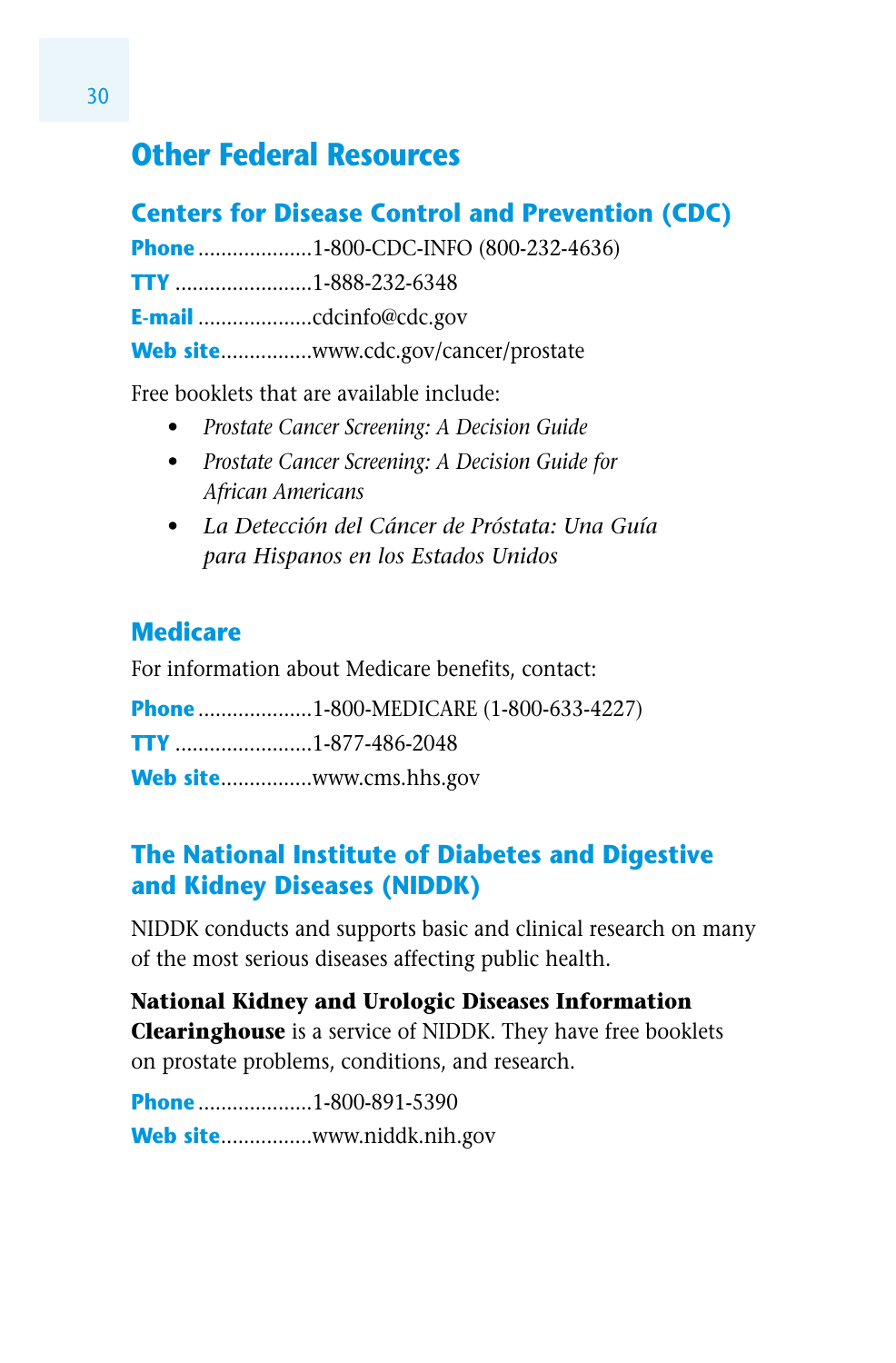# Words to Know

**5-alpha reductase inhibitor**: A drug that shrinks the prostate gland, used to treat BPH.

**acute**: Symptoms or signs that begin and get worse quickly. The opposite of acute is chronic.

**aggressive**: A quickly growing cancer.

**alcohol**: A chemical substance found in beer, wine, and liquor. Alcohol is also found in some medicines, mouthwashes, essential oils (scented liquid taken from plants), and household products.

**alpha-blockers**: Drugs that relax muscles in the prostate. Alphablockers are used to treat BPH.

**anesthesia**: A loss of feeling or awareness caused by drugs or other substances. Anesthesia keeps patients from feeling pain during surgery or other procedures. Local anesthesia is a loss of feeling in one small area of the body. Regional anesthesia is a loss of feeling in a part of the body, such as an arm or leg. General anesthesia is a loss of feeling and a complete loss of awareness that feels like a very deep sleep.

**antibiotic**: A drug used to treat infections caused by bacteria and other microorganisms.

**antidepressants**: Drugs used to treat depression.

**antihistamine**: A type of drug that blocks the action of histamines, which can cause fever, itching, sneezing, a runny nose, and watery eyes. Antihistamines are used to prevent fevers in patients receiving blood transfusions and to treat allergies, coughs, and colds.

**asymptomatic:** Having no signs or symptoms of disease.

**bacteria**: A large group of single-cell microorganisms. Some cause infections and disease in animals and humans. The singular of bacteria is bacterium.

**benign**: Not cancerous. Benign tumors do not spread to tissues around them or to other parts of the body.

**biopsy**: The removal of cells or tissues from the body for examination under a microscope. When doctors remove only a sample of tissue, it is called an incisional biopsy or core biopsy. When a whole tumor or lesion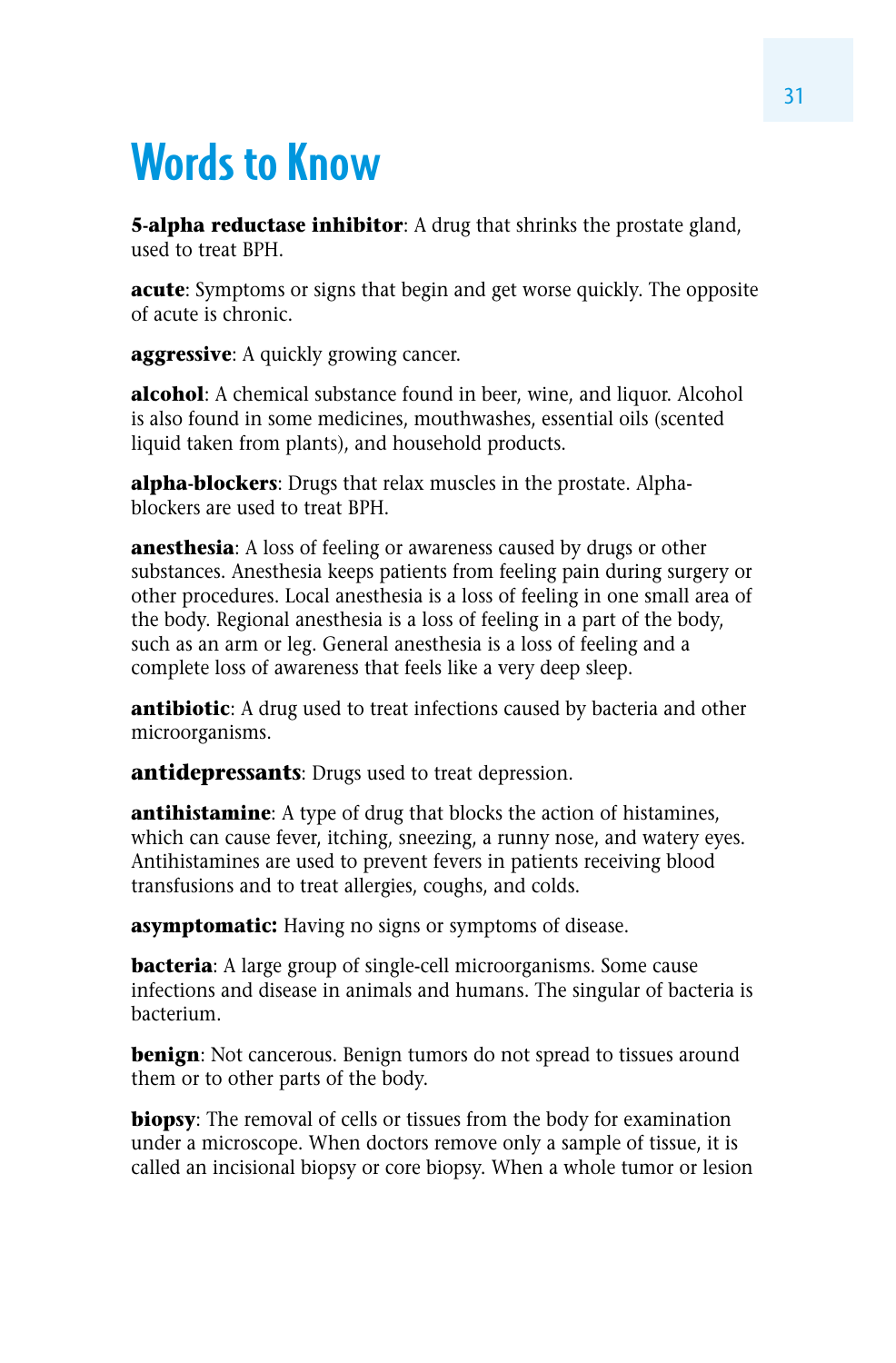is removed, it is called an excisional biopsy. When doctors use a needle to remove a sample of tissue or fluid, it is called a needle biopsy or fineneedle biopsy.

**bladder**: The organ that stores urine.

**blood pressure**: The force of circulating blood on the walls of the arteries. Blood pressure is taken using two measurements: systolic (measured when the heart beats, when blood pressure is at its highest) and diastolic (measured between heart beats, when blood pressure is at its lowest). Blood pressure is written with the systolic blood pressure first, followed by the diastolic blood pressure (for example 120/80).

**BPH (benign prostatic hyperplasia)**: A benign (not cancer) condition in which an overgrowth of prostate tissue pushes against the urethra and the bladder, blocking the flow of urine. Also called benign prostatic hypertrophy.

**breast cancer**: Cancer that forms in tissues of the breast, usually the ducts (tubes that carry milk to the nipple) and lobules (glands that make milk). It occurs in both men and women, although male breast cancer is rare.

**caffeine**: A substance found in the leaves and beans of the coffee tree, in tea, yerba mate, guarana berries, and in small amounts in cocoa. It can also be made in the laboratory, and is added to some soft drinks, foods, and medicines. Caffeine increases brain activity, alertness, attention, and energy. It may also increase blood pressure, heart rate, breathing rate, and the loss of water from the body in urine.

**catheter**: A flexible tube used to deliver fluids into or withdraw fluids from the body.

**chronic**: A disease or condition that stays bad or gets worse over a long period of time.

**complication** In medicine, a medical problem that occurs during a disease, or after a procedure or treatment. The complication may be caused by the disease, procedure, or treatment or may be unrelated to them.

**cystoscope**: A thin, tube-like instrument used to look inside the bladder and urethra. A cystoscope has a light and a lens for viewing and may have a tool to remove tissue.

**dihydrotestosterone**: A hormone made from testosterone in the prostate, testes, and certain other tissues. It is needed to develop and maintain male sex characteristics, such as facial hair, deep voice, and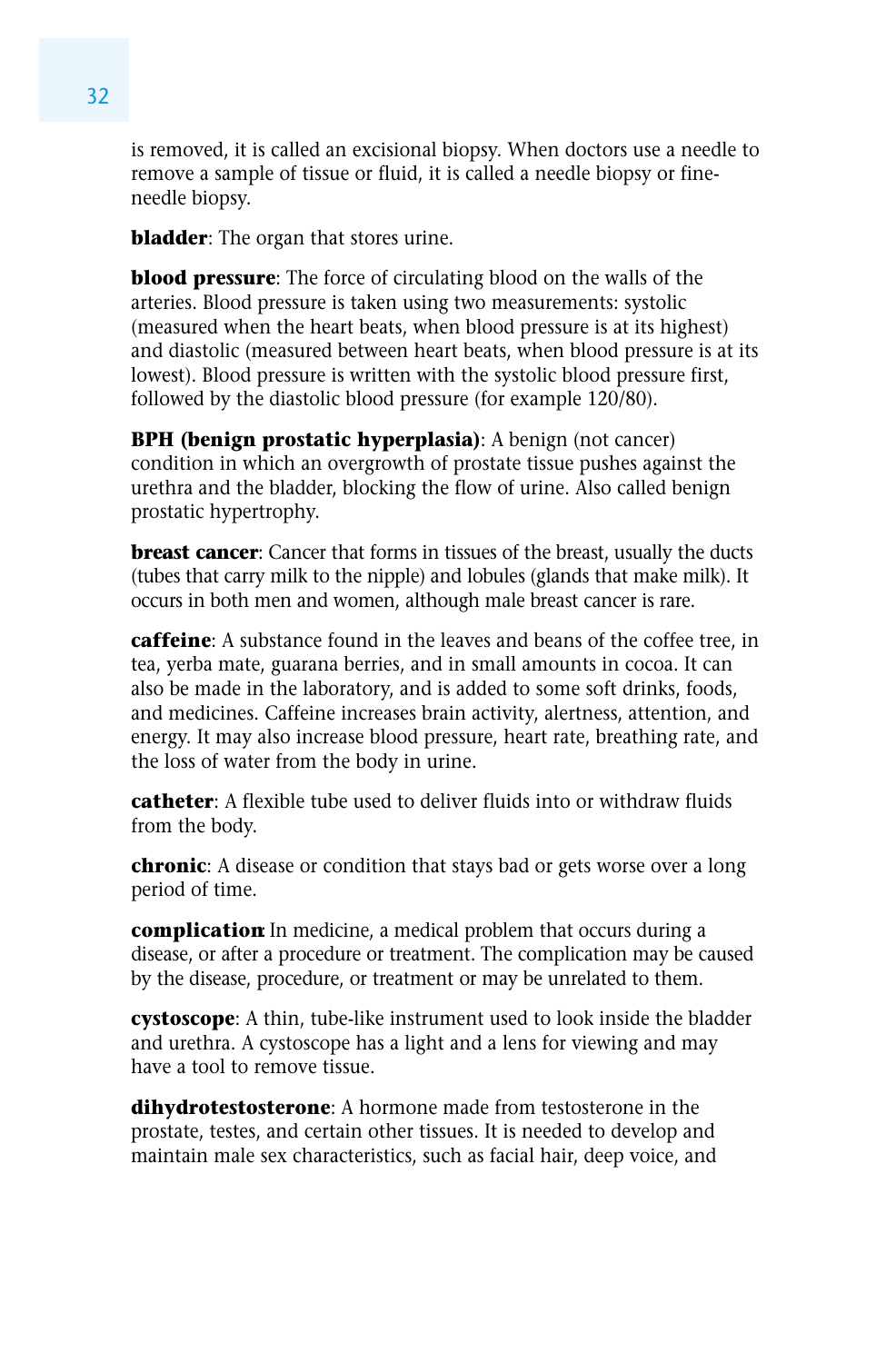muscle growth. High amounts of dihydrotestosterone may increase the growth of prostate cancer and make it harder to treat. Also called androstanolone and DHT.

**discharge**: In medicine, a fluid that comes out of the body. Discharge can be normal or a sign of disease.

**DRE (digital rectal examination)**: An examination in which a doctor inserts a lubricated, gloved finger into the rectum to feel for abnormalities.

**duct** In medicine, a tube or vessel of the body through which fluids pass.

**dutasteride**: A drug used to treat symptoms of an enlarged prostate gland. It is being studied in the treatment of male hair loss and prostate cancer. Dutasteride blocks enzymes the body needs to make male sex hormones. It is a type of 5-alpha reductase inhibitor. Also called Avodart and GG745.

**ejaculation**: The release of semen through the penis during orgasm.

**enzyme**: A protein that speeds up chemical reactions in the body.

**erection**: When the penis temporarily gets longer, thicker, and harder. This happens because the nervous system increases the blood flow to the veins and spongy tissues of the penis.

**false-positive test result**: A test result that indicates that a person has a specific disease or condition when the person actually does not have the disease or condition.

**family history**: A record of the relationships among family members along with their medical histories. This includes current and past illnesses. A family history may show a pattern of certain diseases in a family. Also called family medical history.

**(FDA) Food and Drug Administration**: An agency in the U.S. federal government whose mission is to protect public health by making sure that food, cosmetics, and nutritional supplements are safe to use and truthfully labeled. The Food and Drug Administration also makes sure that drugs, medical devices, and equipment are safe and effective, and that blood for transfusions and transplant tissue are safe.

**free PSA**: A test that reports the percentage of free PSA (relative to total PSA) in a man's blood. Free PSA is a form of PSA that is not attached to another protein. Levels of both free and attached PSA tend to be higher in men with BPH, whereas levels of attached but not free PSA are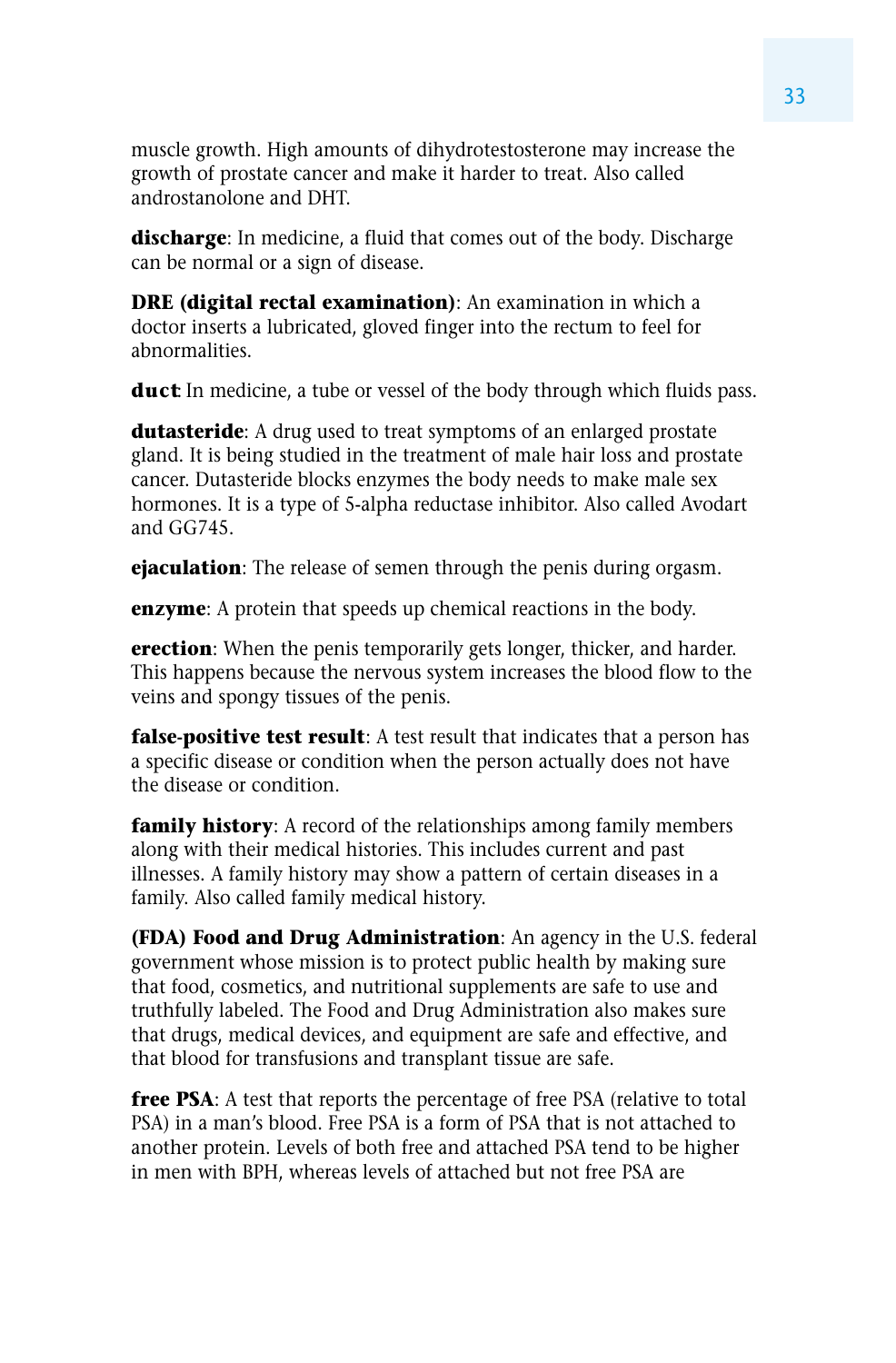increased in men with prostate cancer. Measuring free PSA in a man with a higher PSA level helps to tell what kind of prostate problem he has.

**general anesthesia**: A temporary loss of feeling and a complete loss of awareness that feels like a very deep sleep. It is caused by special drugs or other substances called anesthetics. General anesthesia keeps patients from feeling pain during surgery or other procedures.

**genital**: The area around male and female sex organs.

**Gleason score:** A system of grading prostate cancer cells based on how they look under a microscope. Gleason scores range from 2 to 10 and indicate how likely it is that a tumor will spread. A low Gleason score means the cancer cells are similar to normal prostate cells and are less likely to spread; a high Gleason score means the cancer cells are very different from normal and are more likely to spread.

**groin**: The area where the thigh meets the abdomen.

**hyperplasia**: An abnormal increase in the number of cells in an organ or tissue.

**impotence**: In medicine, refers to the inability to have an erection of the penis adequate for sexual intercourse. Also called erectile dysfunction.

**incontinence**: Inability to control the flow of urine from the bladder (urinary incontinence) or the escape of stool from the rectum (fecal incontinence).

**infection**: Invasion and multiplication of germs in the body. Infections can occur in any part of the body and can spread throughout the body. The germs may be bacteria, viruses, yeast, or fungi. They can cause a fever and other problems, depending on where the infection occurs. When the body's natural defense system is strong, it can often fight the germs and prevent infection. Some cancer treatments can weaken the natural defense system.

**infertility**: The inability to produce children.

**inflammation**: Redness, swelling, pain, and/or a feeling of heat in an area of the body. This is a protective reaction to injury, disease, or irritation of the tissues.

**kidney**: One of a pair of organs in the abdomen. Kidneys remove waste from the blood (as urine), produce erythropoietin (a substance that stimulates red blood cell production), and play a role in blood pressure regulation.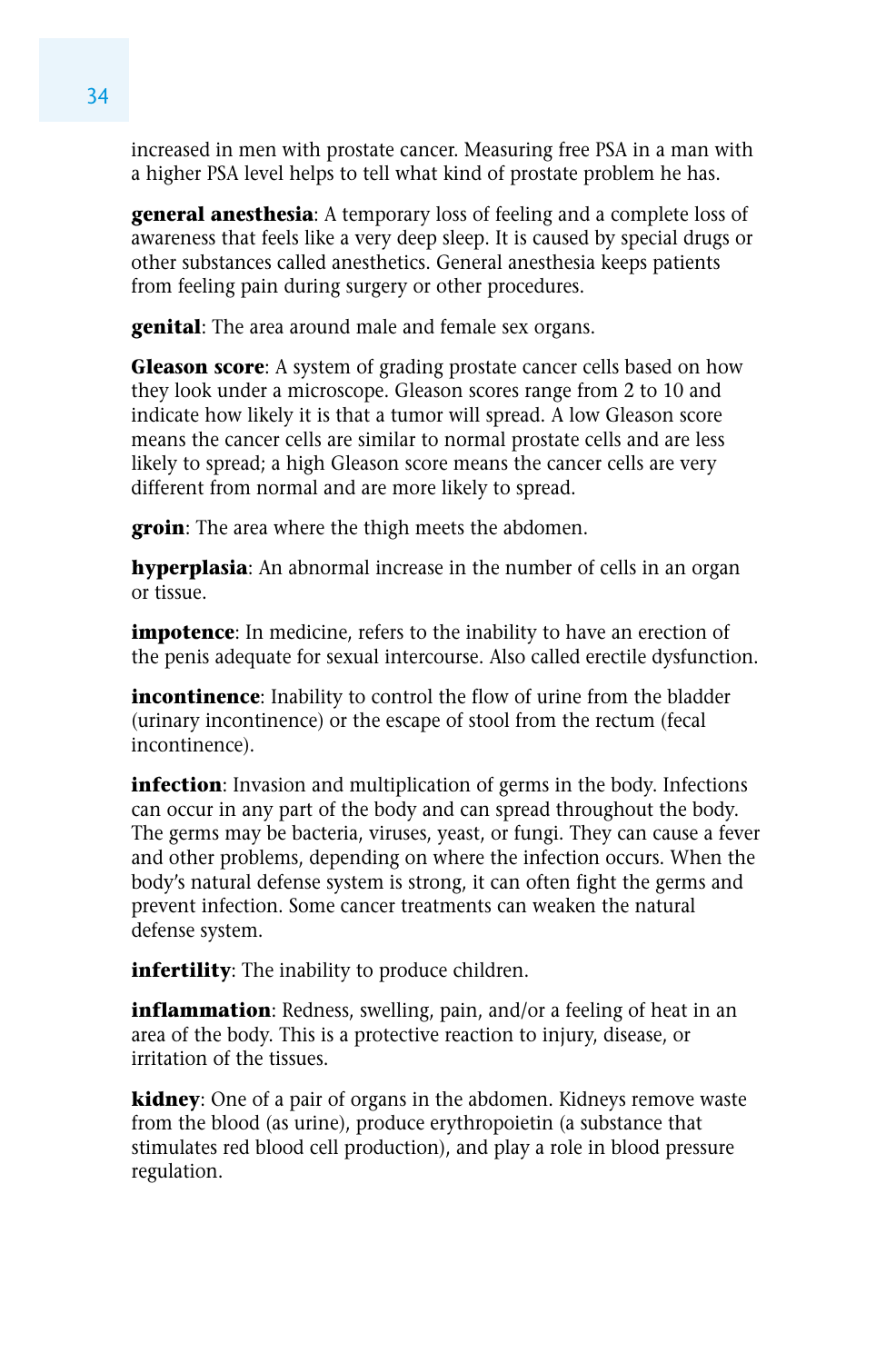**laser**: A device that concentrates light into an intense, narrow beam used to cut or destroy tissue. It is used in microsurgery, photodynamic therapy, and for a variety of diagnostic purposes.

**lubricant**: An oily or slippery substance.

**lubricated**: See lubricant.

**lymph node:** A rounded mass of lymphatic tissue that is surrounded by a capsule of connective tissue. Lymph nodes filter lymph (lymphatic fluid), and they store lymphocytes (white blood cells). They are located along lymphatic vessels. Also called lymph gland.

**medical oncologist**: A doctor who specializes in diagnosing and treating cancer using chemotherapy, hormonal therapy, biological therapy, and targeted therapy. A medical oncologist often is the main health care provider for someone who has cancer. A medical oncologist also gives supportive care and may coordinate treatment given by other specialists.

**metastasize**: To spread from one part of the body to another. When cancer cells metastasize and form secondary tumors, the cells in the new tumor are like those in the original (primary) tumor.

**nanogram**: A measure of weight. One nanogram weighs a billion times less than one gram, and almost a trillion times less than a pound.

**obstruction**: Blockage of a passageway.

**orgasm**: The final part of the sex act, which involves contraction of sexual organs and a sudden release of endorphins, leading to a feeling of pleasure. In males, orgasm usually occurs with release of semen.

**over-the-counter**. A medicine that can be bought without a prescription (doctor's order). Examples include analgesics (pain relievers) such as aspirin and acetaminophen. Also called nonprescription and OTC.

**pathologist**: A doctor who identifies diseases by studying cells and tissues under a microscope.

**pathology report**: The description of cells and tissues made by a pathologist based on microscopic evidence, and sometimes used to make a diagnosis of a disease.

**pelvis**: The lower part of the belly, between the hip bones.

**penis**: An external male reproductive organ. It contains a tube called the urethra, which carries semen and urine to the outside of the body.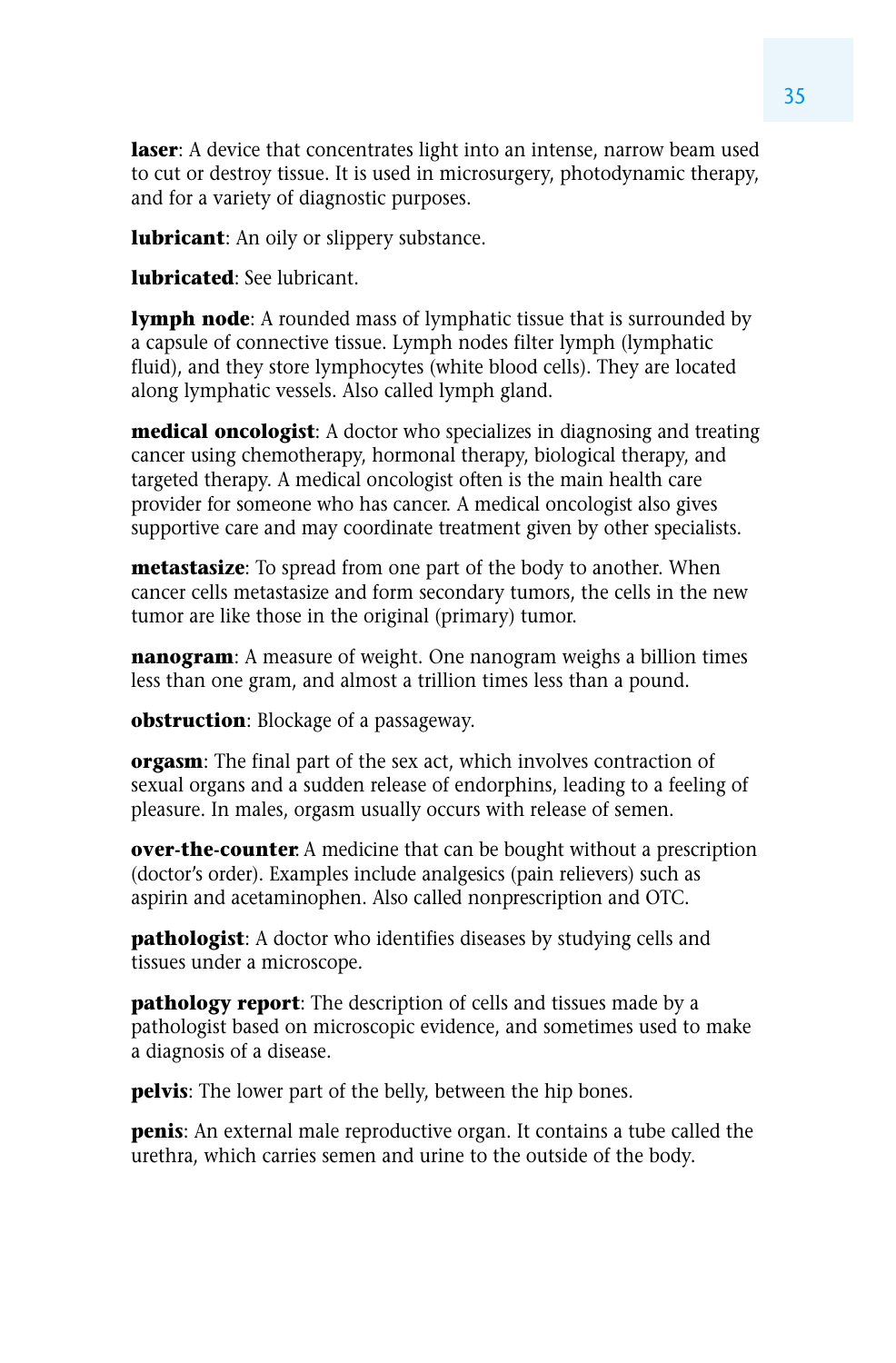**personal medical history**: A collection of information about a person's health. It may include information about allergies, illnesses and surgeries, and dates and results of physical exams, tests, screenings, and immunizations. It may also include information about medicines taken and about diet and exercise. Also called personal health record and personal history.

**positive test result**: A test result that reveals the presence of a specific disease or condition for which the test is being done.

**precancerous**: Describes a condition that may (or is likely to) become cancer. Also called premalignant.

**prescription**: A doctor's order for medicine or another intervention.

**prostate**: A gland in the male reproductive system. The prostate surrounds the part of the urethra (the tube that empties the bladder) just below the bladder, and produces a fluid that forms part of the semen.

**prostate cancer**: Cancer that forms in tissues of the prostate (a gland in the male reproductive system found below the bladder and in front of the rectum). Prostate cancer usually occurs in older men.

**prostatitis**: Inflammation of the prostate gland.

**protein**: A molecule made up of amino acids that are needed for the body to function properly. Proteins are the basis of body structures such as skin and hair and of substances such as enzymes, cytokines, and antibodies.

**PSA (prostate-specific antigen)**: A substance produced by the prostate that may be found in an increased amount in the blood of men who have prostate cancer, benign prostatic hyperplasia, or infection or inflammation of the prostate.

**PSA test**: A blood test to measure PSA, a substance produced by prostate gland cells. This level rises when there is a problem with the prostate gland. But the PSA test cannot tell whether the problem is cancer or another condition.

**radiation oncologist**: A doctor who specializes in using radiation to treat cancer.

**rectal**: By or having to do with the rectum.

**rectum**: The last several inches of the large intestine, ending at the anus.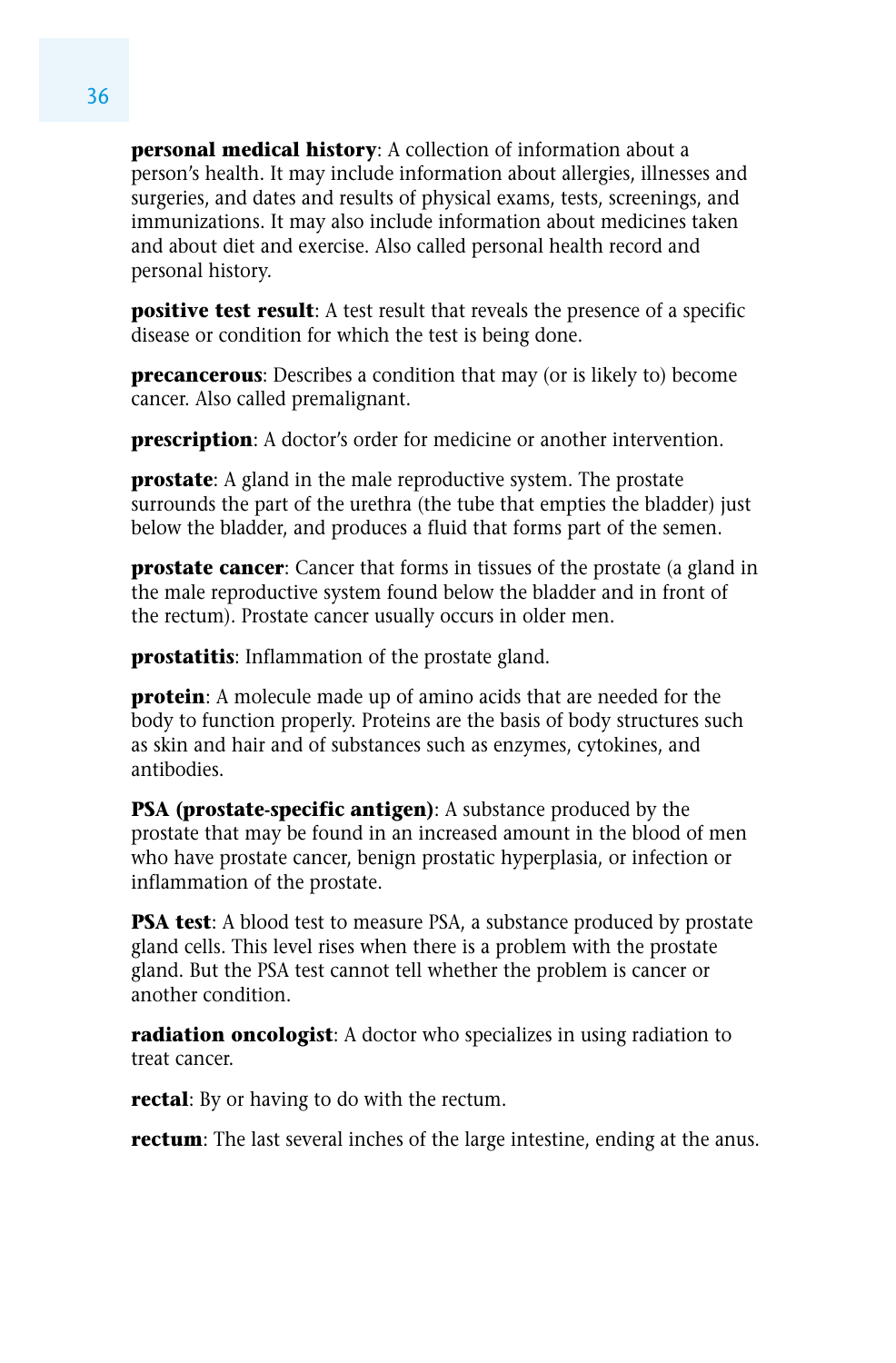**reproductive system**: The organs involved in producing offspring. In women, this system includes the ovaries, the fallopian tubes, the uterus (womb), the cervix, and the vagina (birth canal). In men, it includes the prostate, the testes, and the penis.

**risk factor**: Something that may increase the chance of developing a disease. Some examples of risk factors for cancer include age, a family history of certain cancers, use of tobacco products, certain eating habits, obesity, lack of exercise, exposure to radiation or other cancer-causing agents, and certain genetic changes.

**recurrence**: Cancer that has recurred (come back), usually after a period of time during which the cancer could not be detected. The cancer may come back to the same place as the original (primary) tumor or to another place in the body. Also called recurrent cancer.

**screening**: Checking for disease when there are no symptoms. Since screening may find diseases at an early stage, there may be a better chance of curing the disease. Examples of cancer screening tests are the mammogram (breast), colonoscopy (colon), Pap smear (cervix), and PSA blood level and digital rectal exam (prostate). Screening can also include checking for a person's risk of developing an inherited disease by doing a genetic test.

**scrotum**: In men, the external sac that contains the testicles.

**semen**: The fluid that is released through the penis during orgasm. Semen is made up of sperm from the testicles and fluid from the prostate and other sex glands.

**side effect**: A problem that occurs when treatment affects healthy tissues or organs. Some common side effects of cancer treatment are fatigue, pain, nausea, vomiting, decreased blood cell counts, hair loss, and mouth sores.

**skin cancer**: Cancer that forms in tissues of the skin. There are several types of skin cancer. Skin cancer that forms in melanocytes (skin cells that make pigment) is called melanoma. Skin cancer that forms in basal cells (small, round cells in the base of the outer layer of skin) is called basal cell carcinoma. Skin cancer that forms in squamous cells (flat cells that form the surface of the skin) is called squamous cell carcinoma. Skin cancer that forms in neuroendocrine cells (cells that release hormones in response to signals from the nervous system) is called neuroendocrine carcinoma of the skin. Most skin cancers form in older people on parts of the body exposed to the sun or in people who have weakened immune systems.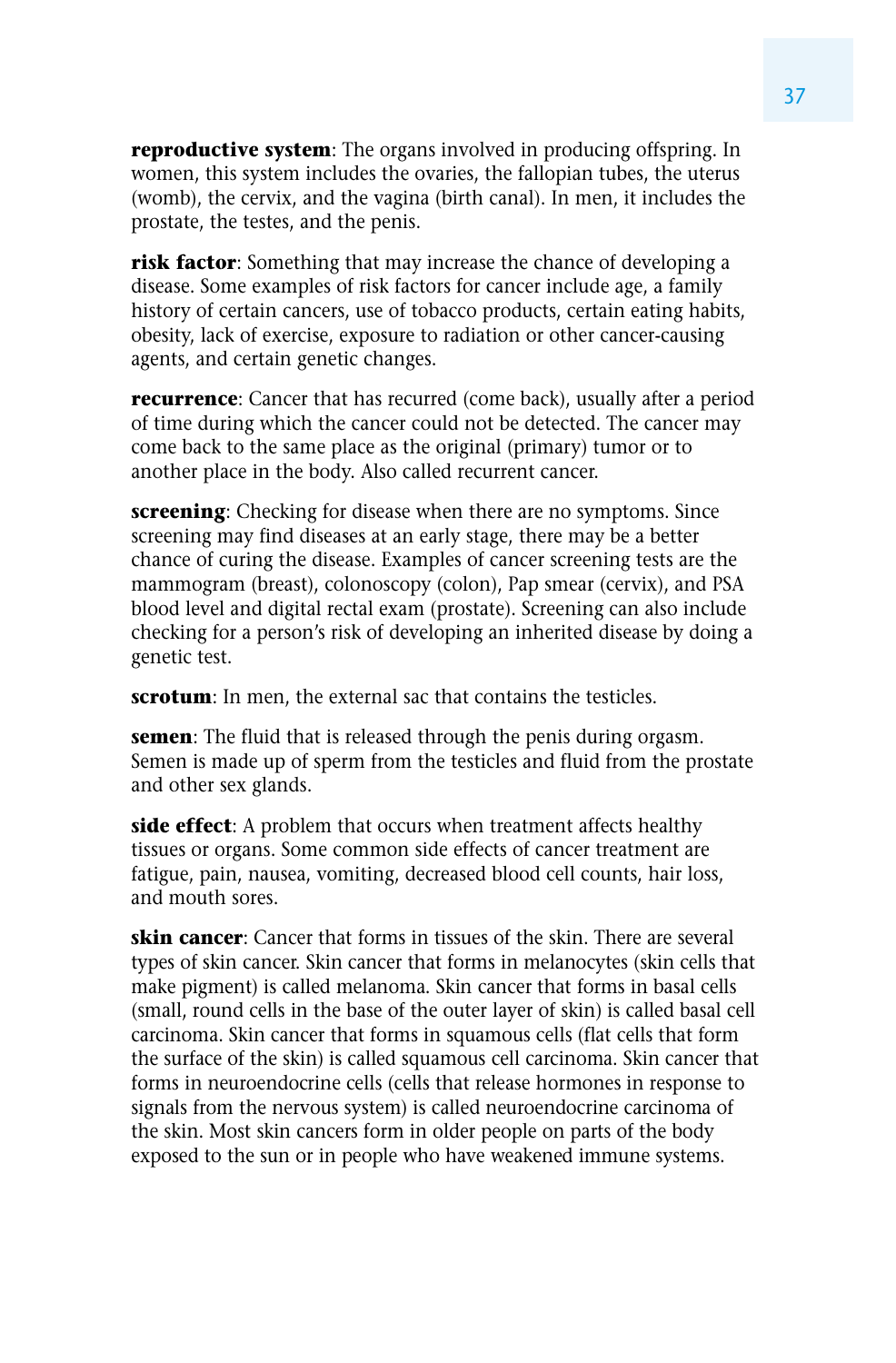**sperm**: The male reproductive cell, formed in the testicle. A sperm joins with an egg to form an embryo.

**spinal block**: A type of anesthesia that numbs the lower half of the body.

**stage**: The extent of a cancer in the body. Staging is usually based on the size of the tumor, whether lymph nodes contain cancer, and whether the cancer has spread from the original site to other parts of the body.

**surgery**: A procedure to remove or repair a part of the body or to find out whether disease is present. An operation.

**symptom**: An indication that a person has a condition or disease. Some examples of symptoms are headache, fever, fatigue, nausea, vomiting, and pain.

**testicle**: One of two egg-shaped glands inside the scrotum that produce sperm and male hormones. Also called testis.

**testosterone**: A hormone made mainly in the testes (part of the male reproductive system). It is needed to develop and maintain male sex characteristics, such as facial hair, deep voice, and muscle growth. Testosterone may also be made in the laboratory and is used to treat certain medical conditions.

**tissue**: A group or layer of cells that work together to perform a specific function.

**tumor**: An abnormal mass of tissue that results when cells divide more than they should or do not die when they should. Tumors may be benign (not cancer) or malignant (cancer). Also called neoplasm.

**urethra**: The tube through which urine leaves the body. It empties urine from the bladder.

**urinary**: Having to do with urine or the organs of the body that produce and get rid of urine.

**urinary tract**: The organs of the body that produce and discharge urine. These include the kidneys, ureters, bladder, and urethra.

**urine**: Fluid containing water and waste products. Urine is made by the kidneys, stored in the bladder, and leaves the body through the urethra.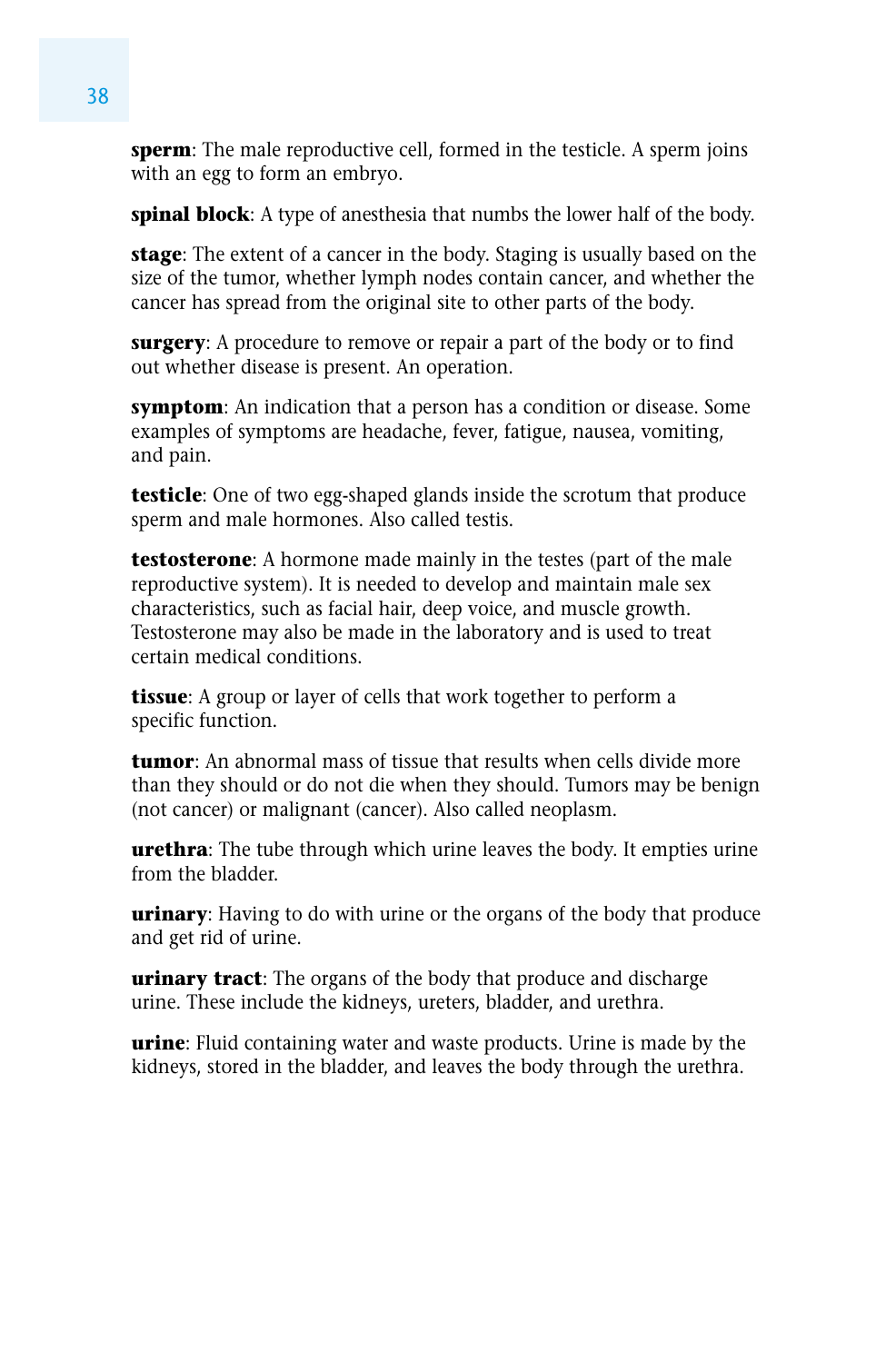**urologic oncologist**: A doctor who specializes in treating cancers of the urinary system and the male reproductive system.

**urologist**: A doctor who specializes in diseases of the urinary organs in females and the urinary and sex organs in males.

**watchful waiting**: Closely monitoring a patient's condition but withholding treatment until symptoms appear or change. Also called active surveillance, expectant management, and observation.